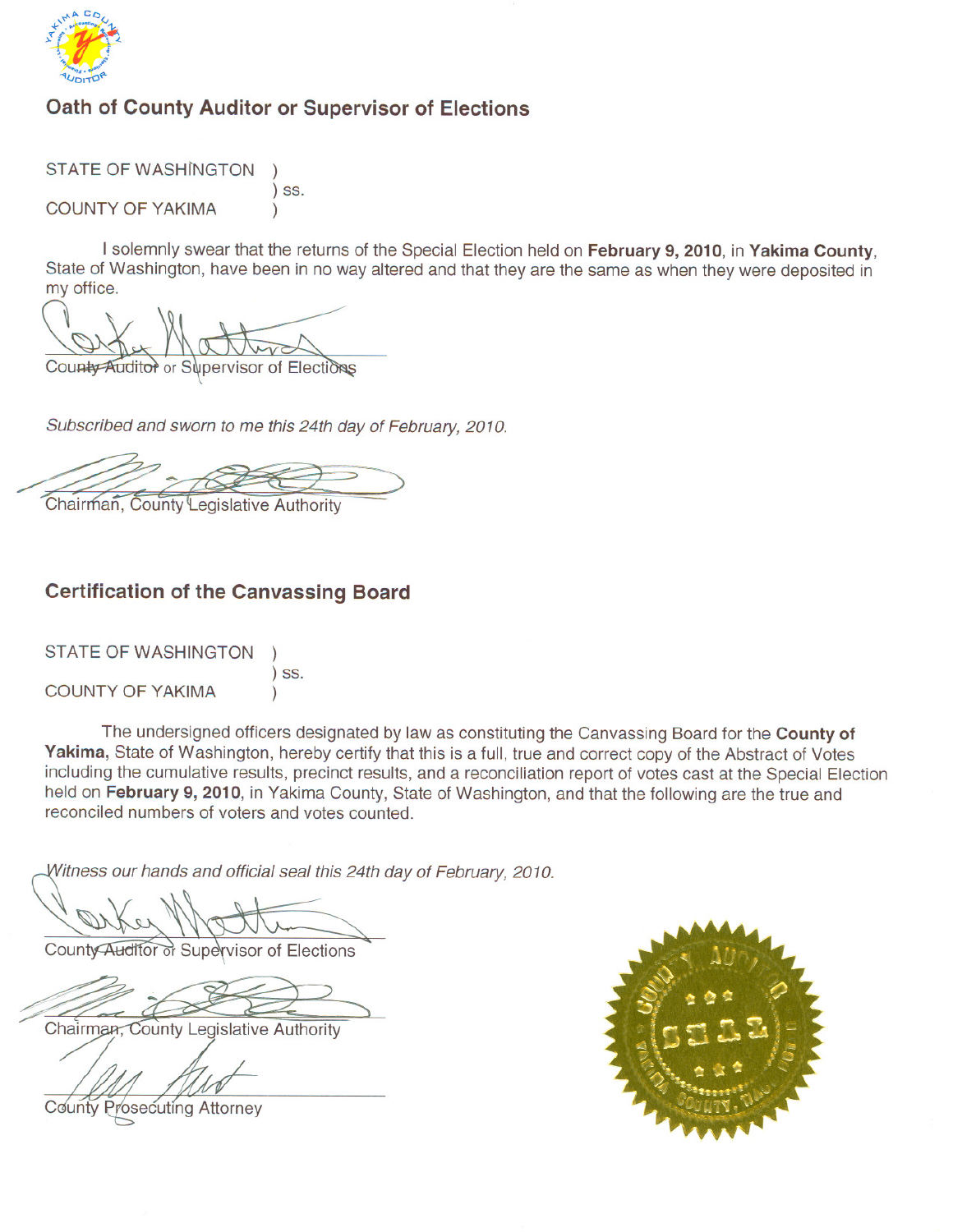### **Reconciliation Report**

### **Yakima County**

**Special Election; February 9, 2010**

| <b>Active Registered Voters</b>                   | 58,082        |                                                                        | <b>Overall Ballot</b>  | <b>Ballots Returned</b>                                              | 25,677       |
|---------------------------------------------------|---------------|------------------------------------------------------------------------|------------------------|----------------------------------------------------------------------|--------------|
| <b>Inactive Registered Voters</b>                 | 3,459         |                                                                        | <b>Reconciliation:</b> | <b>Ballots Counted</b>                                               | 25,589       |
| <b>Total Registered Voters</b>                    | 61,541        |                                                                        |                        | <b>Ballots Rejected</b>                                              | 88           |
|                                                   |               |                                                                        |                        | <b>Not Reconciled</b>                                                | $\mathbf{0}$ |
| <b>Voter Category Reconciliation Detail</b>       |               |                                                                        |                        |                                                                      |              |
|                                                   |               |                                                                        |                        |                                                                      |              |
| <b>Voter / Ballot Categories</b>                  | <b>Issued</b> | <b>Received</b> (includes<br>provisional rec'd from<br>other counties) | Accepted               | Rejected (includes<br>provisional ballots sent to<br>other counties) | Reconciled   |
|                                                   |               |                                                                        |                        |                                                                      |              |
| <b>UOCAVA</b> (Overseas and Military)             | 293           | 47                                                                     | 45                     | $\overline{2}$                                                       | $\mathbf{0}$ |
| Federal Write-In                                  | n/a           | ი                                                                      | 0                      | 0                                                                    | $\mathbf{0}$ |
| Provisional                                       | $\Omega$      | 0                                                                      | 0                      | 0                                                                    | $\mathbf{0}$ |
| Ballots cast on AVU's                             |               | $\mathbf{1}$                                                           | $\mathbf{1}$           | 0                                                                    | $\mathbf{0}$ |
| Other ballots not reported above<br>(include ACP) | 57,844        | 25,629                                                                 | 25,543                 | 86                                                                   | $\Omega$     |
| <b>Totals</b>                                     | 58,138        | 25,677                                                                 | 25,589                 | 88                                                                   | $\mathbf{0}$ |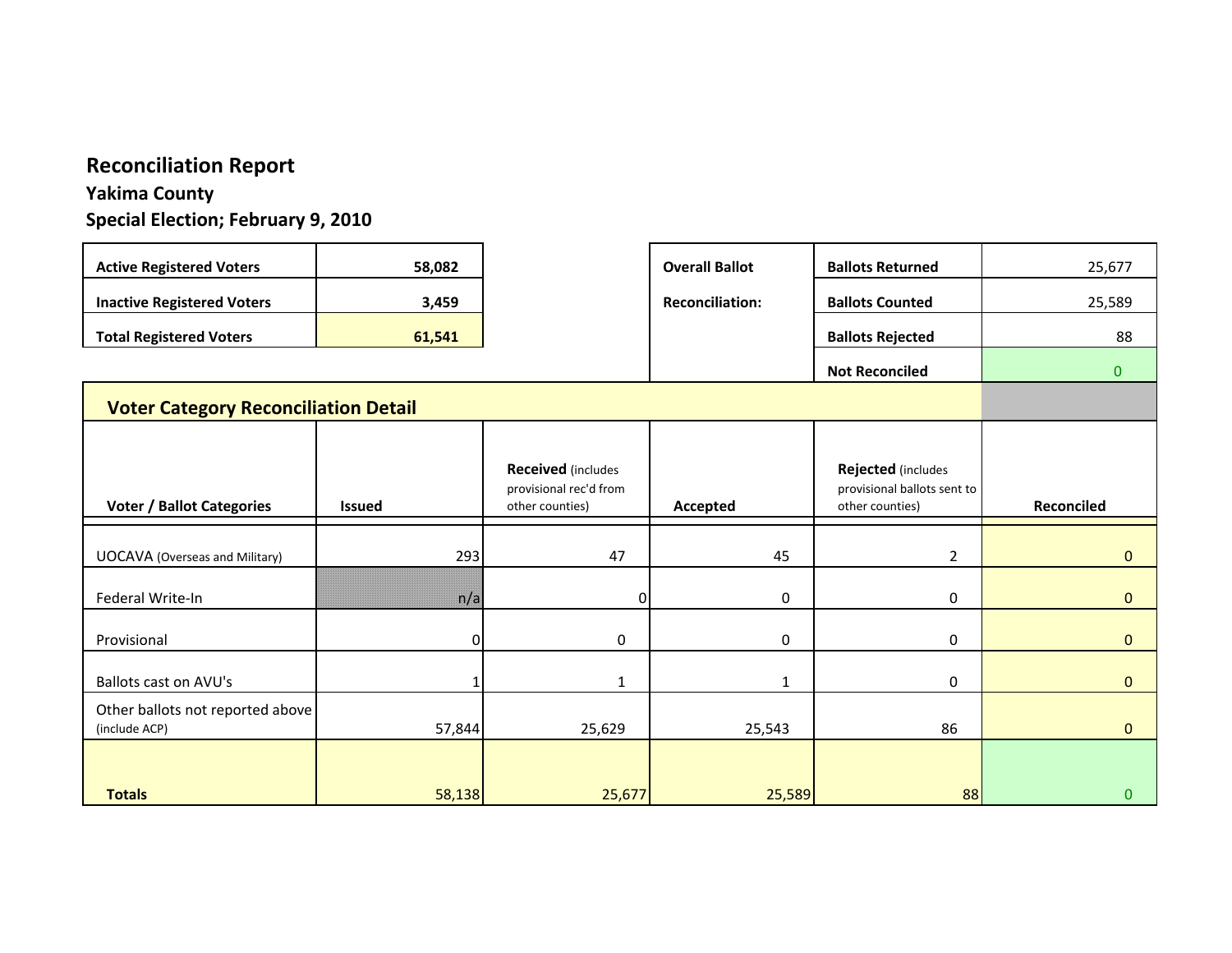# **30 Day Reconciliation Report**

### **Yakima County**

**Special Election; February 9, 2010**

|                       | <b>Active Registered Voters</b>                                                                               | 58,082 | <b>Total Ballots Returned</b> | 25,677        |
|-----------------------|---------------------------------------------------------------------------------------------------------------|--------|-------------------------------|---------------|
|                       | <b>Inactive Registered Voters</b>                                                                             | 3,459  | <b>Total Ballot Counted</b>   | 25,589        |
|                       | <b>Total Registered Voters</b>                                                                                | 61,541 | <b>Ballots Rejected</b>       | 88            |
|                       | <b>Voters by Category</b>                                                                                     |        | <b>Credited</b>               | <b>Totals</b> |
|                       | <b>UOCAVA Voters</b>                                                                                          |        | 45                            |               |
| M<br>A                | All other mail ballot voters (include ACP)                                                                    |        | 25,543                        |               |
| L                     | Mail / Absentee voters counted but not credited in EMS                                                        |        | 0                             |               |
|                       | Total Mail / Absentee Voters Credited                                                                         |        |                               | 25,588        |
|                       |                                                                                                               |        |                               |               |
| $\mathsf{S}$          | AVU voters issued official ballots                                                                            |        | 1                             |               |
| $\mathsf{A}$<br>$V$ t | <b>Provisional voters</b>                                                                                     |        | 0                             |               |
| U<br>e                | AVU voters credited but ballots not counted                                                                   |        | 0                             |               |
| S                     | <b>Total AVU Voters</b>                                                                                       |        |                               | 1             |
|                       |                                                                                                               |        | <b>Total Voters Credited</b>  | 25,589        |
|                       | Ballots/Voters Needing To Be Reconciled (Ballots Counted to Voters Credited)                                  |        |                               |               |
|                       | If the number remaining to be reconciled does not equal zero, attach documentation to explain discrepancy for |        |                               |               |

**0**

the number of ballots counted with the number of voters credited.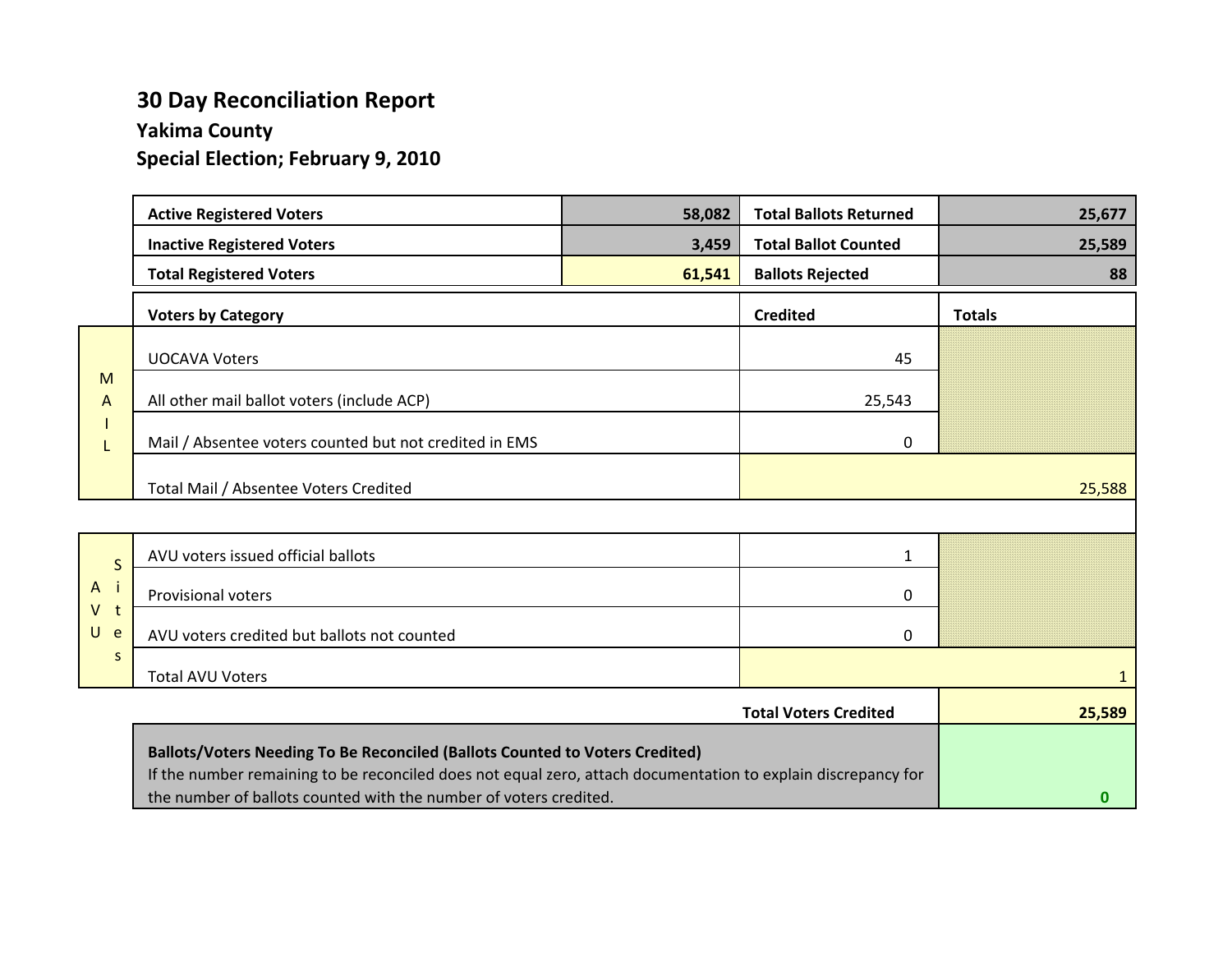### **Cumulative Report — Official Special Election — YAKIMA COUNTY, WASHINGTON — February 09, 2010**

**Page 1 of 3**

**02/24/2010 08:44 AM**

Precincts Reporting 0 of 106 = 0.00%

|       | Total Number of Voters: 25,589 of 58,082 = 44.06%               |                     |                |                           |             |       |                |              | Precincts Reporting 0 of 1 |
|-------|-----------------------------------------------------------------|---------------------|----------------|---------------------------|-------------|-------|----------------|--------------|----------------------------|
| Party | Candidate                                                       |                     |                | <b>Total Ballots Cast</b> | <b>NA</b>   |       |                | <b>Total</b> |                            |
|       | UNION GAP SCHOOL DISTRICT NO. 2, Vote For 1                     |                     |                |                           |             |       |                |              |                            |
|       | Levy - Yes                                                      |                     | 281            | 62.72%                    | $\pmb{0}$   | 0.00% | 281            | 62.72%       |                            |
|       | Levy - No                                                       |                     | 167            | 37.28%                    | $\mathbf 0$ | 0.00% | 167            | 37.28%       |                            |
|       |                                                                 | <b>Cast Votes:</b>  | 448            | 99.56%                    | $\mathbf 0$ | 0.00% | 448            | 99.56%       |                            |
|       |                                                                 | <b>Over Votes:</b>  | $\mathbf 0$    | 0.00%                     | $\mathbf 0$ | 0.00% | 0              | $0.00\%$     |                            |
|       |                                                                 | <b>Under Votes:</b> | $\overline{2}$ | 0.44%                     | $\mathbf 0$ | 0.00% | $\overline{2}$ | 0.44%        |                            |
|       | NACHES VALLEY SCHOOL DISTRICT NO. JT3 Proposition 1, Vote For 1 |                     |                |                           |             |       |                |              |                            |
|       | Levy - Yes                                                      |                     | 1,564          | 65.96%                    | $\pmb{0}$   | 0.00% | 1,564          | 65.96%       |                            |
|       | Levy - No                                                       |                     | 807            | 34.04%                    | $\mathbf 0$ | 0.00% | 807            | 34.04%       |                            |
|       |                                                                 | <b>Cast Votes:</b>  | 2,371          | 98.92%                    | $\mathbf 0$ | 0.00% | 2,371          | 98.92%       |                            |
|       |                                                                 | Over Votes:         | $\mathbf 1$    | 0.04%                     | $\mathbf 0$ | 0.00% | $\overline{1}$ | 0.04%        |                            |
|       |                                                                 | <b>Under Votes:</b> | 25             | 1.04%                     | $\mathbf 0$ | 0.00% | 25             | 1.04%        |                            |
|       | NACHES VALLEY SCHOOL DISTRICT NO. JT3 Proposition 2, Vote For 1 |                     |                |                           |             |       |                |              |                            |
|       | Levy - Yes                                                      |                     | 1,345          | 57.65%                    | 0           | 0.00% | 1,345          | 57.65%       |                            |
|       | Levy - No                                                       |                     | 988            | 42.35%                    | 0           | 0.00% | 988            | 42.35%       |                            |
|       |                                                                 | <b>Cast Votes:</b>  | 2,333          | 97.33%                    | $\mathbf 0$ | 0.00% | 2,333          | 97.33%       |                            |
|       |                                                                 | Over Votes:         | $\mathbf 0$    | 0.00%                     | $\mathbf 0$ | 0.00% | 0              | 0.00%        |                            |
|       |                                                                 | <b>Under Votes:</b> | 64             | 2.67%                     | 0           | 0.00% | 64             | 2.67%        |                            |
|       | WAHLUKE SCHOOL DISTRICT NO. 73, Vote For 1                      |                     |                |                           |             |       |                |              |                            |
|       | Yes                                                             |                     | $\mathbf 0$    | 0.00%                     | 0           | 0.00% | 0              | 0.00%        |                            |
|       | No                                                              |                     | $\mathbf 0$    | 0.00%                     | $\pmb{0}$   | 0.00% | 0              | 0.00%        |                            |
|       |                                                                 | <b>Cast Votes:</b>  | $\mathsf 0$    | 0.00%                     | $\mathbf 0$ | 0.00% | $\mathbf 0$    | 0.00%        |                            |
|       |                                                                 | Over Votes:         | $\mathbf 0$    | 0.00%                     | $\mathbf 0$ | 0.00% | 0              | 0.00%        |                            |
|       |                                                                 | <b>Under Votes:</b> | $\mathbf 0$    | 0.00%                     | 0           | 0.00% | 0              | 0.00%        |                            |
|       | EAST VALLEY SCHOOL DISTRICT NO. 90, Vote For 1                  |                     |                |                           |             |       |                |              |                            |
|       | Levy - Yes                                                      |                     | 2,428          | 67.90%                    | $\pmb{0}$   | 0.00% | 2,428          | 67.90%       |                            |
|       | Levy - No                                                       |                     | 1,148          | 32.10%                    | 0           | 0.00% | 1,148          | 32.10%       |                            |
|       |                                                                 | <b>Cast Votes:</b>  | 3,576          | 99.94%                    | $\mathbf 0$ | 0.00% | 3,576          | 99.94%       |                            |
|       |                                                                 | Over Votes:         | $\mathbf 0$    | 0.00%                     | 0           | 0.00% | 0              | $0.00\%$     |                            |
|       |                                                                 | <b>Under Votes:</b> | $\mathbf{2}$   | 0.06%                     | $\mathbf 0$ | 0.00% | $\overline{2}$ | 0.06%        |                            |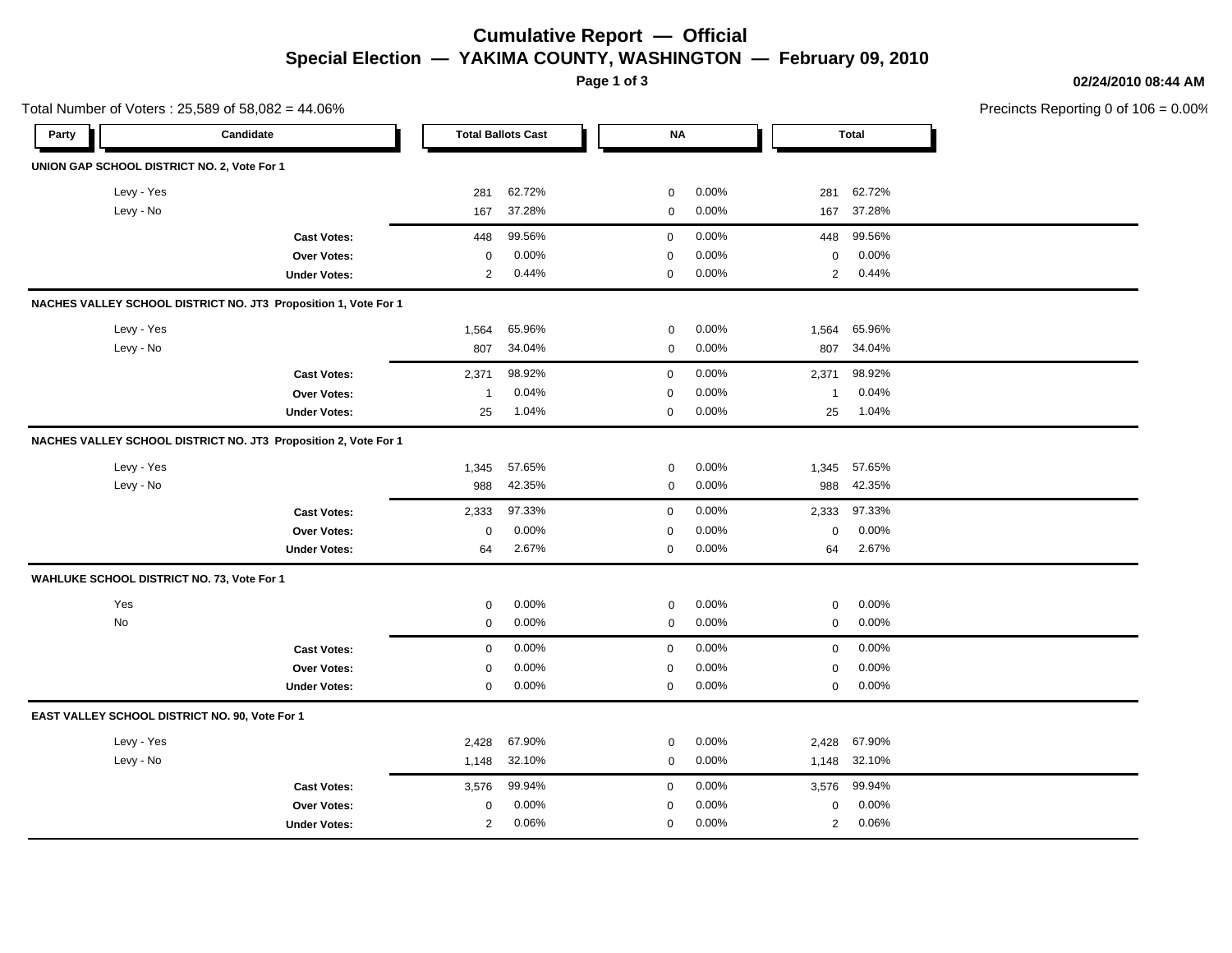### **Cumulative Report — Official Special Election — YAKIMA COUNTY, WASHINGTON — February 09, 2010**

**Page 2 of 3**

**02/24/2010 08:44 AM**

Precincts Reporting 0 of 106 = 0.00%

|                                            | Total Number of Voters: 25,589 of 58,082 = 44.06% |                |                           |             |       |                |              | Precincts Reporting 0 of 1 |
|--------------------------------------------|---------------------------------------------------|----------------|---------------------------|-------------|-------|----------------|--------------|----------------------------|
| Party                                      | Candidate                                         |                | <b>Total Ballots Cast</b> | $\sf NA$    |       |                | <b>Total</b> |                            |
|                                            | GRANDVIEW SCHOOL DISTRICT NO. 116/200, Vote For 1 |                |                           |             |       |                |              |                            |
| Levy - Yes                                 |                                                   | 964            | 61.76%                    | 0           | 0.00% | 964            | 61.76%       |                            |
| Levy - No                                  |                                                   | 597            | 38.24%                    | 0           | 0.00% | 597            | 38.24%       |                            |
|                                            | <b>Cast Votes:</b>                                | 1,561          | 100.00%                   | $\mathsf 0$ | 0.00% | 1,561          | 100.00%      |                            |
|                                            | Over Votes:                                       | $\mathbf 0$    | 0.00%                     | $\mathbf 0$ | 0.00% | 0              | 0.00%        |                            |
|                                            | <b>Under Votes:</b>                               | $\mathbf 0$    | 0.00%                     | $\mathbf 0$ | 0.00% | 0              | 0.00%        |                            |
| SELAH SCHOOL DISTRICT NO. 119, Vote For 1  |                                                   |                |                           |             |       |                |              |                            |
| Levy - Yes                                 |                                                   | 3,036          | 66.40%                    | 0           | 0.00% | 3,036          | 66.40%       |                            |
| Levy - No                                  |                                                   | 1,536          | 33.60%                    | 0           | 0.00% | 1,536          | 33.60%       |                            |
|                                            | <b>Cast Votes:</b>                                | 4,572          | 99.93%                    | $\mathbf 0$ | 0.00% | 4,572          | 99.93%       |                            |
|                                            | Over Votes:                                       | $\overline{1}$ | 0.02%                     | $\mathbf 0$ | 0.00% | $\mathbf{1}$   | 0.02%        |                            |
|                                            | <b>Under Votes:</b>                               | $\overline{2}$ | 0.04%                     | $\mathbf 0$ | 0.00% | $\overline{2}$ | 0.04%        |                            |
|                                            | HIGHLAND SCHOOL DISTRICT NO. 203, Vote For 1      |                |                           |             |       |                |              |                            |
| Levy - Yes                                 |                                                   | 784            | 66.72%                    | 0           | 0.00% | 784            | 66.72%       |                            |
| Levy - No                                  |                                                   | 391            | 33.28%                    | 0           | 0.00% | 391            | 33.28%       |                            |
|                                            | <b>Cast Votes:</b>                                | 1,175          | 100.00%                   | $\mathbf 0$ | 0.00% | 1,175          | 100.00%      |                            |
|                                            | Over Votes:                                       | $\mathbf 0$    | 0.00%                     | $\mathbf 0$ | 0.00% | 0              | 0.00%        |                            |
|                                            | <b>Under Votes:</b>                               | $\mathbf 0$    | 0.00%                     | $\mathbf 0$ | 0.00% | 0              | 0.00%        |                            |
|                                            | GRANGER SCHOOL DISTRICT NO. 204, Vote For 1       |                |                           |             |       |                |              |                            |
| Levy - Yes                                 |                                                   | 384            | 64.65%                    | 0           | 0.00% | 384            | 64.65%       |                            |
| Levy - No                                  |                                                   | 210            | 35.35%                    | 0           | 0.00% | 210            | 35.35%       |                            |
|                                            | <b>Cast Votes:</b>                                | 594            | 100.00%                   | $\mathbf 0$ | 0.00% |                | 594 100.00%  |                            |
|                                            | Over Votes:                                       | 0              | 0.00%                     | $\mathbf 0$ | 0.00% | $\mathbf 0$    | 0.00%        |                            |
|                                            | <b>Under Votes:</b>                               | $\mathbf 0$    | 0.00%                     | $\mathbf 0$ | 0.00% | 0              | 0.00%        |                            |
| ZILLAH SCHOOL DISTRICT NO. 205, Vote For 1 |                                                   |                |                           |             |       |                |              |                            |
| Levy - Yes                                 |                                                   | 890            | 70.69%                    | 0           | 0.00% | 890            | 70.69%       |                            |
| Levy - No                                  |                                                   | 369            | 29.31%                    | 0           | 0.00% | 369            | 29.31%       |                            |
|                                            | <b>Cast Votes:</b>                                | 1,259          | 100.00%                   | $\mathbf 0$ | 0.00% | 1,259          | 100.00%      |                            |
|                                            | Over Votes:                                       | 0              | 0.00%                     | $\mathbf 0$ | 0.00% | 0              | 0.00%        |                            |
|                                            | <b>Under Votes:</b>                               | $\mathbf 0$    | 0.00%                     | $\mathbf 0$ | 0.00% | 0              | 0.00%        |                            |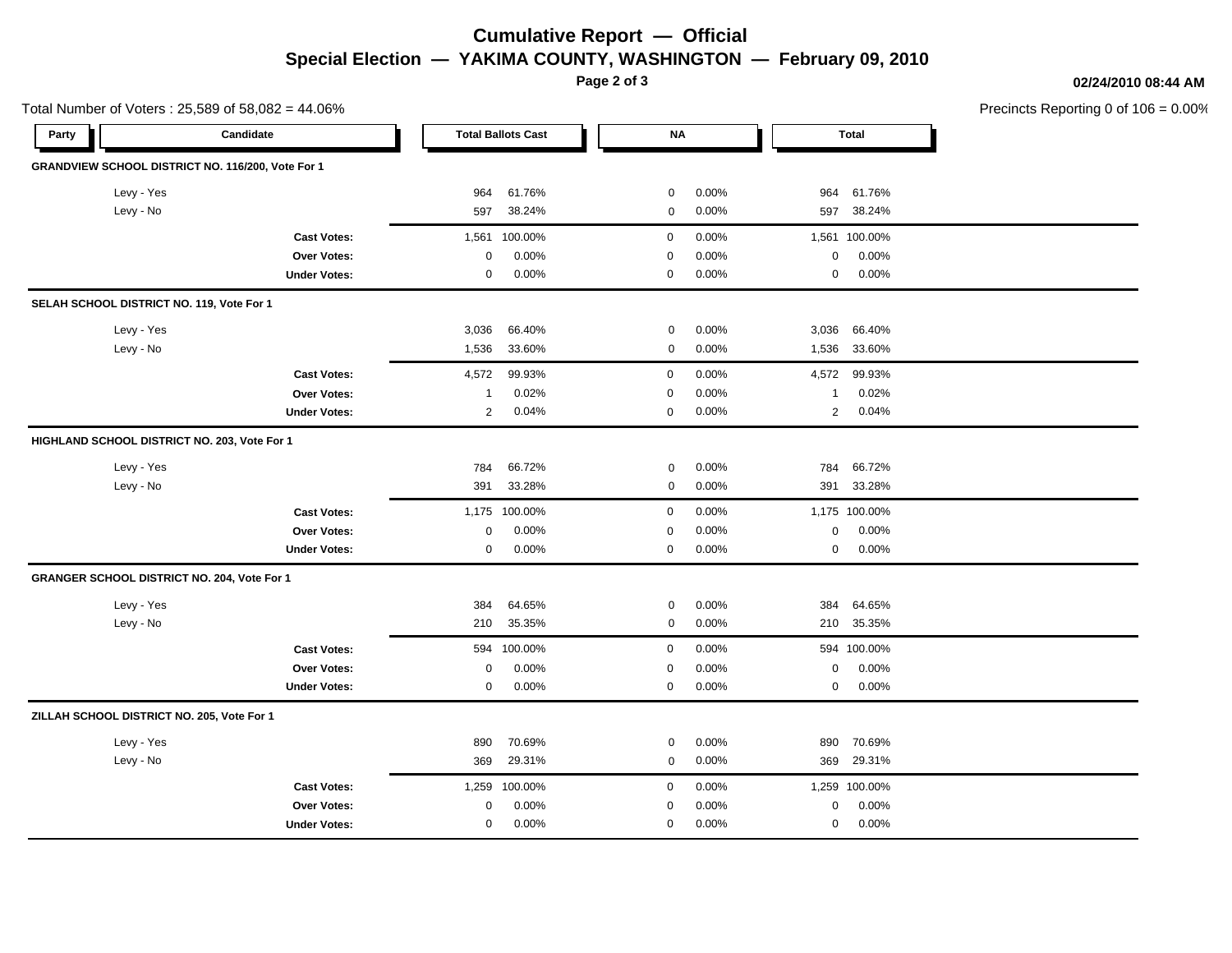## **Cumulative Report — Official Special Election — YAKIMA COUNTY, WASHINGTON — February 09, 2010**

**Page 3 of 3**

### **02/24/2010 08:44 AM**

Precincts Reporting 0 of 106 = 0.00%

|                                               | Total Number of Voters: $25,589$ of $58,082 = 44.06\%$ |       |                           |             |          |          |               | Precincts Reporting 0 of 10 |
|-----------------------------------------------|--------------------------------------------------------|-------|---------------------------|-------------|----------|----------|---------------|-----------------------------|
| Party                                         | Candidate                                              |       | <b>Total Ballots Cast</b> | <b>NA</b>   |          |          | <b>Total</b>  |                             |
| WAPATO SCHOOL DISTRICT NO. 207, Vote For 1    |                                                        |       |                           |             |          |          |               |                             |
| Levy - Yes                                    |                                                        | 815   | 63.62%                    | $\mathbf 0$ | 0.00%    | 815      | 63.62%        |                             |
| Levy - No                                     |                                                        | 466   | 36.38%                    | 0           | 0.00%    | 466      | 36.38%        |                             |
|                                               | <b>Cast Votes:</b>                                     |       | 1,281 100.00%             | 0           | $0.00\%$ |          | 1,281 100.00% |                             |
|                                               | Over Votes:                                            | 0     | 0.00%                     | 0           | 0.00%    | 0        | 0.00%         |                             |
|                                               | <b>Under Votes:</b>                                    | 0     | 0.00%                     | 0           | 0.00%    | 0        | 0.00%         |                             |
|                                               | WEST VALLEY SCHOOL DISTRICT NO. 208, Vote For 1        |       |                           |             |          |          |               |                             |
| Levy - Yes                                    |                                                        | 5,028 | 61.18%                    | 0           | 0.00%    | 5,028    | 61.18%        |                             |
| Levy - No                                     |                                                        | 3,191 | 38.82%                    | $\mathbf 0$ | 0.00%    | 3,191    | 38.82%        |                             |
|                                               | <b>Cast Votes:</b>                                     | 8,219 | 99.98%                    | 0           | $0.00\%$ | 8,219    | 99.98%        |                             |
|                                               | Over Votes:                                            |       | 0.01%                     | 0           | 0.00%    |          | 0.01%         |                             |
|                                               | <b>Under Votes:</b>                                    | 1     | 0.01%                     | 0           | 0.00%    | 1        | 0.01%         |                             |
| MT. ADAMS SCHOOL DISTRICT NO. 209, Vote For 1 |                                                        |       |                           |             |          |          |               |                             |
| Levy - Yes                                    |                                                        | 376   | 75.50%                    | 0           | $0.00\%$ | 376      | 75.50%        |                             |
| Levy - No                                     |                                                        | 122   | 24.50%                    | 0           | 0.00%    | 122      | 24.50%        |                             |
|                                               | <b>Cast Votes:</b>                                     | 498   | 100.00%                   | 0           | $0.00\%$ |          | 498 100.00%   |                             |
|                                               | <b>Over Votes:</b>                                     | 0     | 0.00%                     | 0           | 0.00%    | $\Omega$ | 0.00%         |                             |
|                                               | <b>Under Votes:</b>                                    | 0     | 0.00%                     | 0           | 0.00%    | 0        | 0.00%         |                             |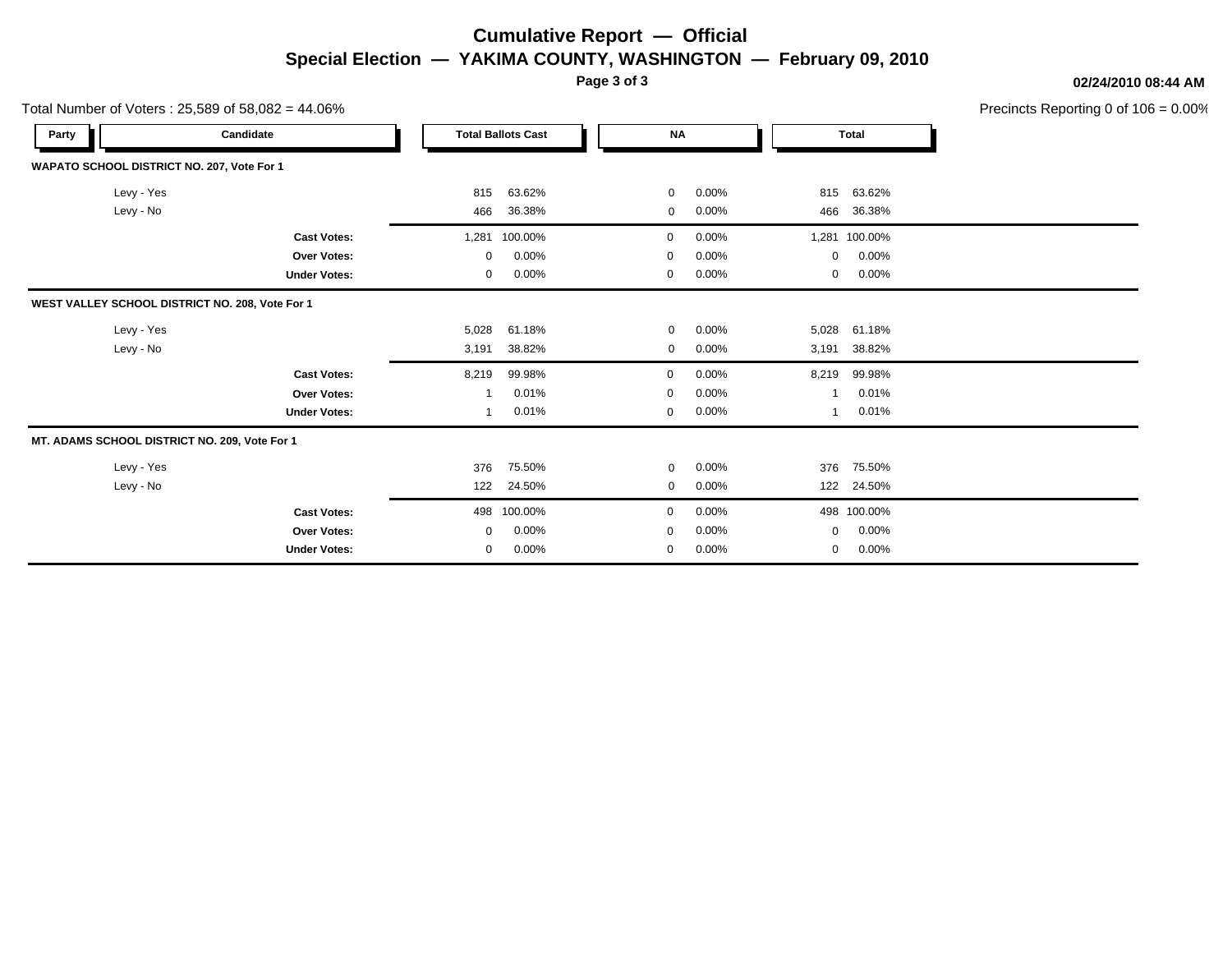### **Special Election — YAKIMA COUNTY, WASHINGTON — February 09, 2010**

**Page 1 of 13 02/24/2010 03:36 PM**

Total Number of Voters : 25,589 of 58,082 = 44.06% Precincts Reporting 0 of 106 = 0.00%

### **UNION GAP SCHOOL DISTRICT NO. 2**

| <b>Precinct</b> | <b>By Mail</b><br><b>Ballots</b><br>Cast | Total<br><b>Ballots</b><br>Cast | Registered<br><b>Voters</b> | Percent<br>Turnout | မိ<br>∽     | $\frac{9}{2}$ | Totals      |
|-----------------|------------------------------------------|---------------------------------|-----------------------------|--------------------|-------------|---------------|-------------|
| 2301            | 178                                      | 178                             | 565                         | 31.50%             | 105         | 71            | 176         |
| 2303            | 220                                      | 220                             | 593                         | 37.10%             | 150         | 70            | 220         |
| 2306            | 24                                       | 24                              | 74                          | 32.43%             | 11          | 13            | 24          |
| 3502            | $\mathbf 0$                              | $\mathbf 0$                     | $\mathbf 0$                 | 00.00%             | $\mathbf 0$ | $\mathbf 0$   | $\mathbf 0$ |
| 3503            | 28                                       | 28                              | 61                          | 45.90%             | 15          | 13            | 28          |
| 4401            | $\Omega$                                 | 0                               | $\mathbf 0$                 | 00.00%             | $\mathbf 0$ | $\mathbf 0$   | $\Omega$    |
| Provisional     |                                          |                                 | $\Omega$                    | 00.00%             | $\mathbf 0$ | $\mathbf 0$   |             |
| <b>Totals</b>   | 450                                      | 450                             | 1293                        |                    | 281         | 167           | 448         |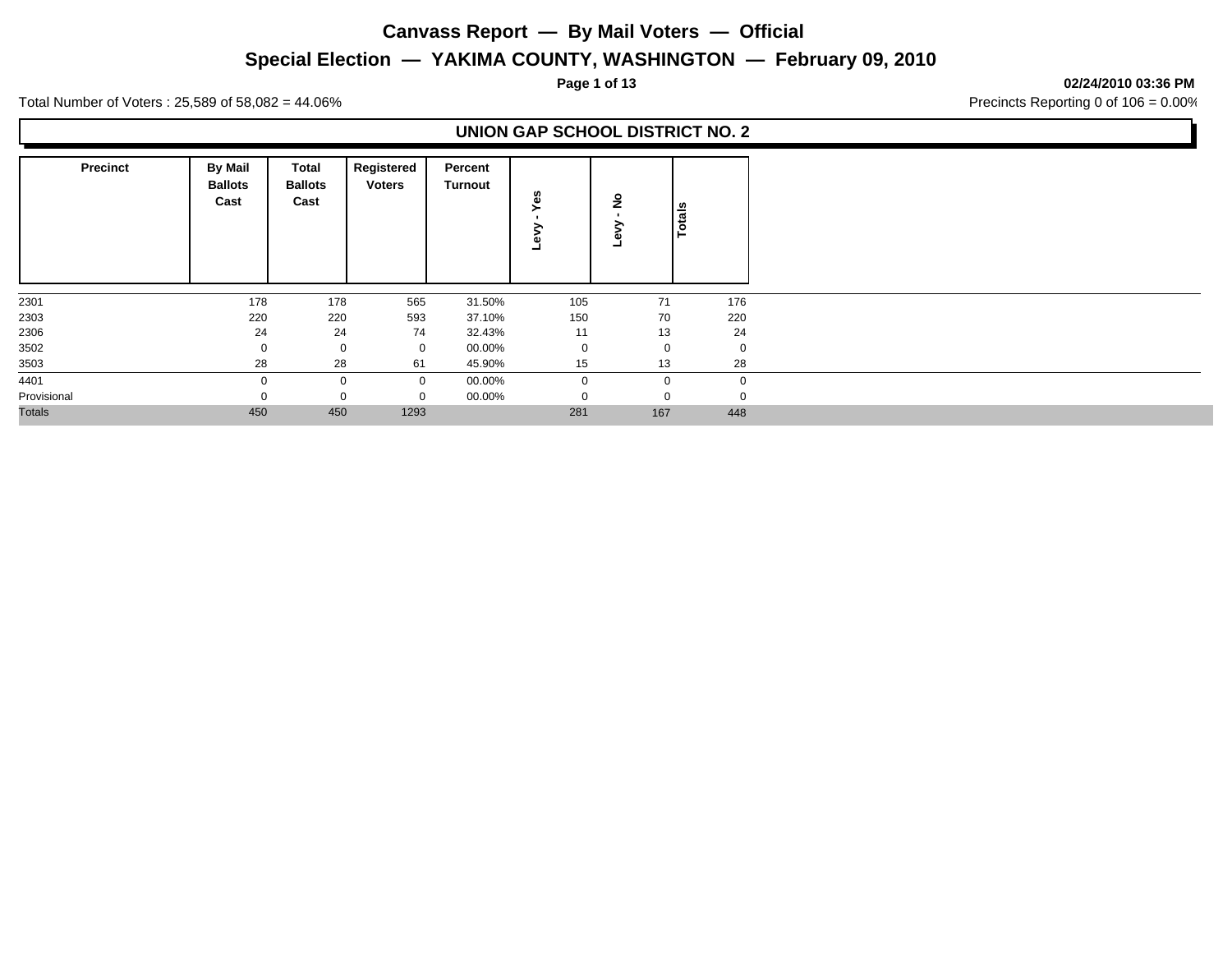### **Special Election — YAKIMA COUNTY, WASHINGTON — February 09, 2010**

**Page 2 of 13 02/24/2010 03:36 PM**

Total Number of Voters : 25,589 of 58,082 = 44.06% Precincts Reporting 0 of 106 = 0.00%

### **NACHES VALLEY SCHOOL DISTRICT NO. JT3 Proposition 1**

| <b>Precinct</b> | <b>By Mail</b><br><b>Ballots</b><br>Cast | Total<br><b>Ballots</b><br>Cast | Registered<br><b>Voters</b> | Percent<br><b>Turnout</b> | Yes<br>$\mathbf{r}$<br>Levy | ş<br>$\mathbf{r}$<br>Levy | <b>Totals</b> |
|-----------------|------------------------------------------|---------------------------------|-----------------------------|---------------------------|-----------------------------|---------------------------|---------------|
| 0165            | 9                                        | 9                               | 16                          | 56.25%                    | 6                           | 3                         | 9             |
| 0169            | 0                                        | 0                               | 0                           | 00.00%                    | $\Omega$                    | $\Omega$                  | $\Omega$      |
| 1301            | 201                                      | 201                             | 396                         | 50.76%                    | 141                         | 57                        | 198           |
| 3204            | 53                                       | 53                              | 91                          | 58.24%                    | 33                          | 20                        | 53            |
| 3208            | 47                                       | 47                              | 140                         | 33.57%                    | 35                          | 11                        | 46            |
| 3305            | 322                                      | 322                             | 643                         | 50.08%                    | 185                         | 134                       | 319           |
| 3308            | 10                                       | 10                              | 11                          | 90.91%                    | 8                           | $\overline{2}$            | 10            |
| 3313            | 114                                      | 114                             | 223                         | 51.12%                    | 80                          | 33                        | 113           |
| 3602            | 522                                      | 522                             | 1098                        | 47.54%                    | 347                         | 172                       | 519           |
| 3904            | 104                                      | 104                             | 207                         | 50.24%                    | 79                          | 25                        | 104           |
| 4102            | 289                                      | 289                             | 599                         | 48.25%                    | 174                         | 111                       | 285           |
| 4108            | $\mathbf 0$                              | $\mathbf 0$                     | 8                           | 00.00%                    | $\mathbf 0$                 | 0                         | $\mathbf 0$   |
| 4111            | 517                                      | 517                             | 1039                        | 49.76%                    | 349                         | 161                       | 510           |
| 4115            | 180                                      | 180                             | 359                         | 50.14%                    | 108                         | 68                        | 176           |
| 4503            | 29                                       | 29                              | 75                          | 38.67%                    | 19                          | 10                        | 29            |
| 4625            | $\mathbf 0$                              | $\mathbf 0$                     | $\overline{2}$              | 00.00%                    | $\mathbf 0$                 | $\mathbf 0$               | $\mathbf 0$   |
| 4627            | 0                                        | 0                               | 9                           | 00.00%                    | 0                           | 0                         | 0             |
| 5010            |                                          | $\mathbf 0$                     | $\mathbf 0$                 | 00.00%                    | $\Omega$                    | $\Omega$                  | $\Omega$      |
| Provisional     | $\Omega$                                 | $\mathbf 0$                     | $\mathbf 0$                 | 00.00%                    | $\Omega$                    | $\Omega$                  | $\Omega$      |
| <b>Totals</b>   | 2397                                     | 2397                            | 4916                        |                           | 1564                        | 807                       | 2371          |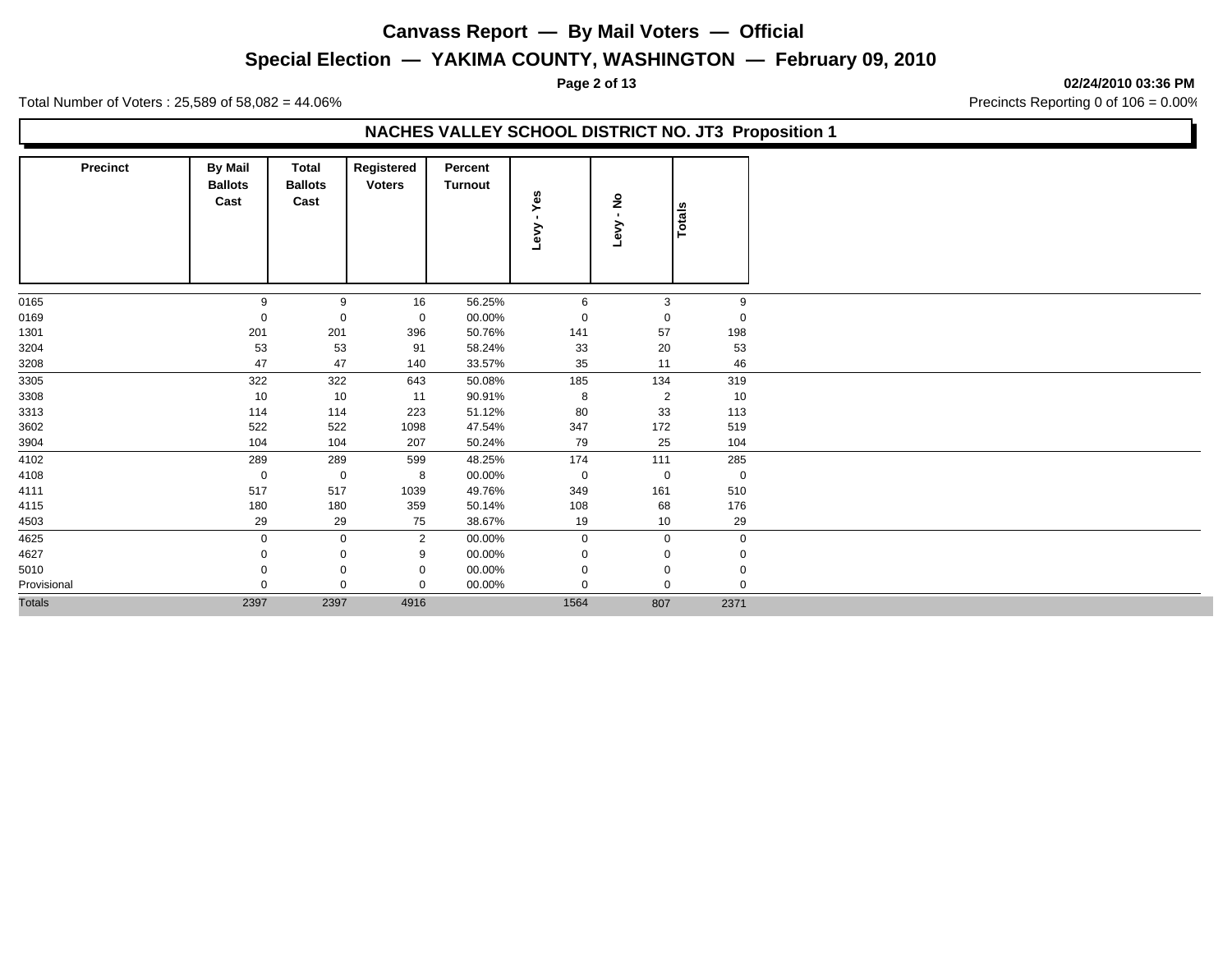### **Special Election — YAKIMA COUNTY, WASHINGTON — February 09, 2010**

**Page 3 of 13 02/24/2010 03:36 PM**

Total Number of Voters : 25,589 of 58,082 = 44.06% Precincts Reporting 0 of 106 = 0.00%

### **NACHES VALLEY SCHOOL DISTRICT NO. JT3 Proposition 2**

| <b>Precinct</b> | <b>By Mail</b><br><b>Ballots</b><br>Cast | Total<br><b>Ballots</b><br>Cast | Registered<br><b>Voters</b> | Percent<br>Turnout | Yes<br>$\blacksquare$<br>Levy | ş<br>$\mathbf{r}$<br>Levy | <b>Totals</b> |
|-----------------|------------------------------------------|---------------------------------|-----------------------------|--------------------|-------------------------------|---------------------------|---------------|
| 0165            | 9                                        | 9                               | 16                          | 56.25%             | $\overline{4}$                | $\overline{4}$            | 8             |
| 0169            | $\Omega$                                 | $\mathbf 0$                     | 0                           | 00.00%             | 0                             | 0                         | $\Omega$      |
| 1301            | 201                                      | 201                             | 396                         | 50.76%             | 126                           | 70                        | 196           |
| 3204            | 53                                       | 53                              | 91                          | 58.24%             | 19                            | 34                        | 53            |
| 3208            | 47                                       | 47                              | 140                         | 33.57%             | 32                            | 14                        | 46            |
| 3305            | 322                                      | 322                             | 643                         | 50.08%             | 163                           | 148                       | 311           |
| 3308            | 10                                       | 10                              | 11                          | 90.91%             | 6                             | $\overline{4}$            | 10            |
| 3313            | 114                                      | 114                             | 223                         | 51.12%             | 71                            | 39                        | 110           |
| 3602            | 522                                      | 522                             | 1098                        | 47.54%             | 304                           | 198                       | 502           |
| 3904            | 104                                      | 104                             | 207                         | 50.24%             | 69                            | 31                        | 100           |
| 4102            | 289                                      | 289                             | 599                         | 48.25%             | 145                           | 140                       | 285           |
| 4108            | $\mathbf 0$                              | $\mathbf 0$                     | 8                           | 00.00%             | $\mathbf 0$                   | $\mathbf 0$               | $\mathbf 0$   |
| 4111            | 517                                      | 517                             | 1039                        | 49.76%             | 302                           | 203                       | 505           |
| 4115            | 180                                      | 180                             | 359                         | 50.14%             | 85                            | 93                        | 178           |
| 4503            | 29                                       | 29                              | 75                          | 38.67%             | 19                            | 10                        | 29            |
| 4625            | $\mathbf 0$                              | $\mathbf 0$                     | $\overline{2}$              | 00.00%             | 0                             | $\mathbf 0$               | $\mathbf 0$   |
| 4627            |                                          | $\mathbf 0$                     | 9                           | 00.00%             | $\Omega$                      | 0                         | $\Omega$      |
| 5010            |                                          | $\mathbf 0$                     | $\mathbf 0$                 | 00.00%             | 0                             | 0                         |               |
| Provisional     | 0                                        | $\mathbf 0$                     | $\Omega$                    | 00.00%             | $\Omega$                      | $\mathbf 0$               | $\Omega$      |
| <b>Totals</b>   | 2397                                     | 2397                            | 4916                        |                    | 1345                          | 988                       | 2333          |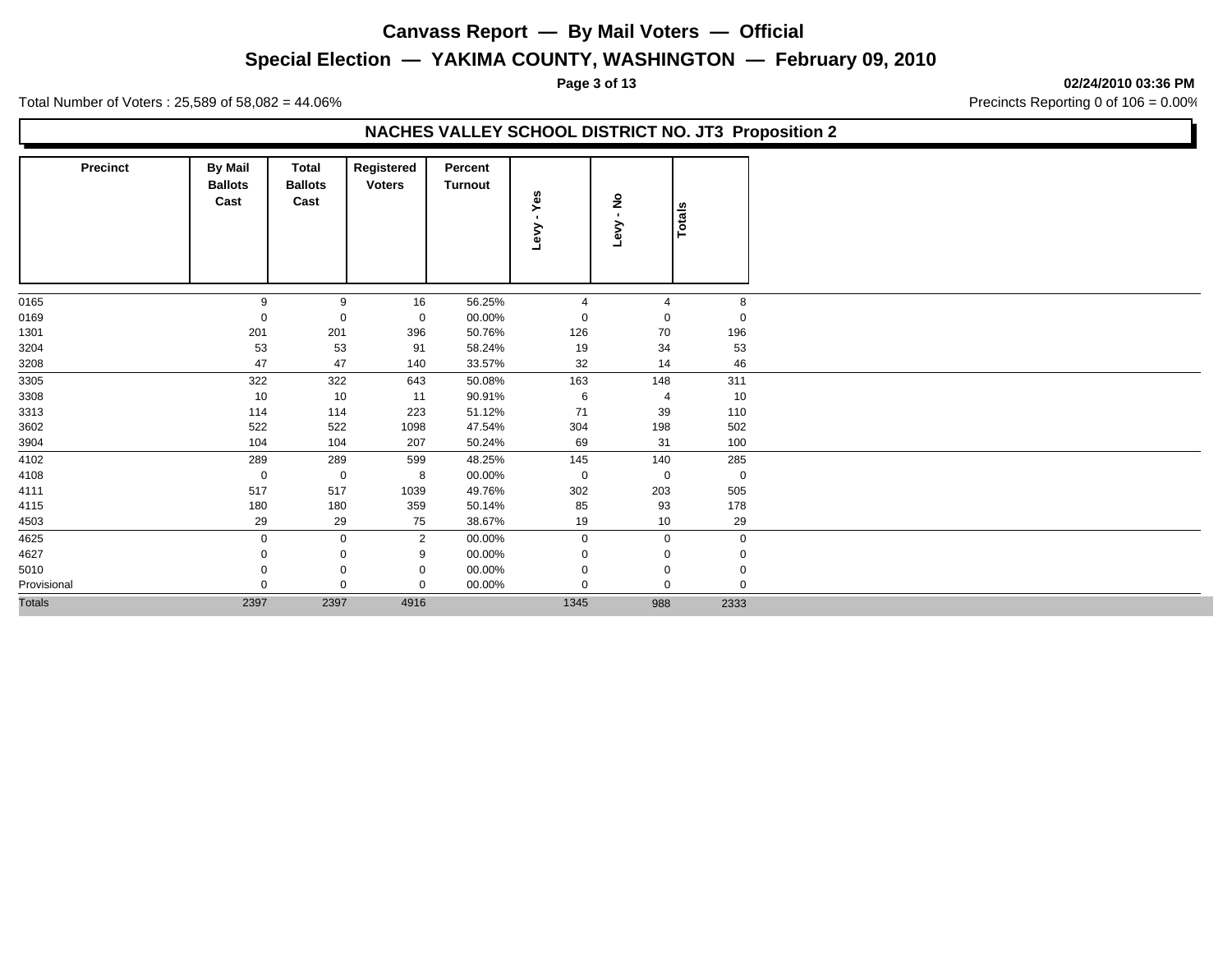**Special Election — YAKIMA COUNTY, WASHINGTON — February 09, 2010**

**Page 4 of 13 02/24/2010 03:36 PM**

Total Number of Voters : 25,589 of 58,082 = 44.06% Precincts Reporting 0 of 106 = 0.00%

|                 |                                   |                                 |                             |                    | <b>WAHLUKE SCHOOL DISTRICT NO. 73</b> |                |              |
|-----------------|-----------------------------------|---------------------------------|-----------------------------|--------------------|---------------------------------------|----------------|--------------|
| <b>Precinct</b> | By Mail<br><b>Ballots</b><br>Cast | Total<br><b>Ballots</b><br>Cast | Registered<br><b>Voters</b> | Percent<br>Turnout | 8                                     |                | otals<br>⊢   |
| 5202            |                                   |                                 | 5                           | 00.00%             | C                                     |                | $\Omega$     |
| Provisional     | $\Omega$                          |                                 | 0<br>$\Omega$               | 00.00%             | - 0                                   |                | $\Omega$     |
| Totals          |                                   | $\mathbf{0}$                    | .C                          |                    | 0                                     | $\overline{0}$ | $\mathbf{0}$ |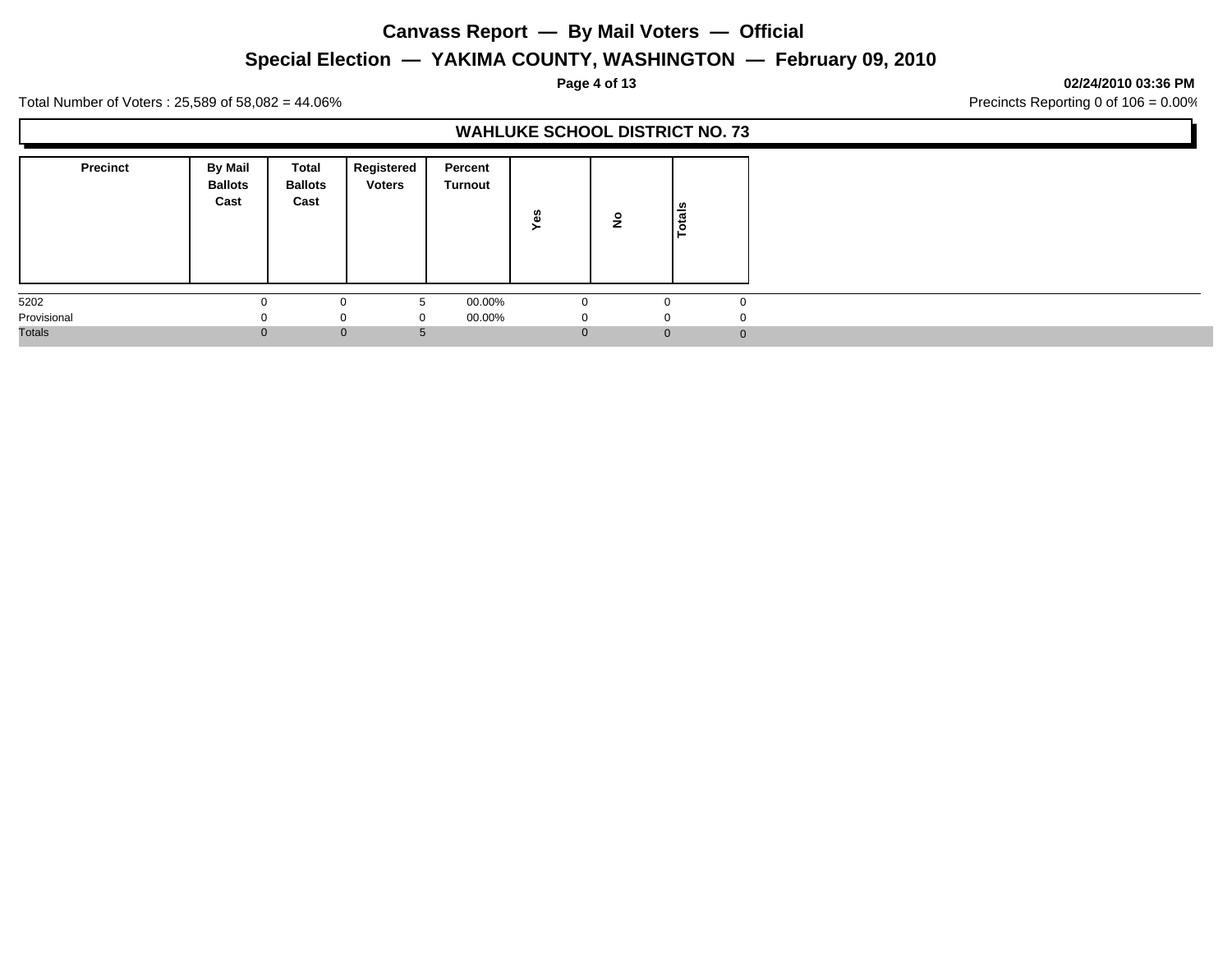### **Special Election — YAKIMA COUNTY, WASHINGTON — February 09, 2010**

**Page 5 of 13 02/24/2010 03:36 PM**

Total Number of Voters : 25,589 of 58,082 = 44.06% Precincts Reporting 0 of 106 = 0.00%

### **EAST VALLEY SCHOOL DISTRICT NO. 90**

| <b>Precinct</b> | <b>By Mail</b><br><b>Ballots</b><br>Cast | Total<br><b>Ballots</b><br>Cast | Registered<br><b>Voters</b> | Percent<br>Turnout | Yes<br>Λəη | $\frac{1}{2}$<br>ξý<br>ᆜ | <b>Totals</b> |
|-----------------|------------------------------------------|---------------------------------|-----------------------------|--------------------|------------|--------------------------|---------------|
| 1101            | 433                                      | 433                             | 1183                        | 36.60%             | 324        | 109                      | 433           |
| 3106            | 290                                      | 290                             | 663                         | 43.74%             | 188        | 102                      | 290           |
| 3206            | 386                                      | 386                             | 777                         | 49.68%             | 286        | 100                      | 386           |
| 3304            | 323                                      | 323                             | 691                         | 46.74%             | 203        | 120                      | 323           |
| 4003            | 604                                      | 604                             | 1462                        | 41.31%             | 389        | 215                      | 604           |
| 4106            | 268                                      | 268                             | 597                         | 44.89%             | 171        | 97                       | 268           |
| 4501            | 107                                      | 107                             | 267                         | 40.07%             | 65         | 42                       | 107           |
| 4504            | 234                                      | 234                             | 476                         | 49.16%             | 151        | 83                       | 234           |
| 4606            | 289                                      | 289                             | 634                         | 45.58%             | 173        | 116                      | 289           |
| 4802            | 522                                      | 522                             | 1105                        | 47.24%             | 393        | 127                      | 520           |
| 5101            | 122                                      | 122                             | 253                         | 48.22%             | 85         | 37                       | 122           |
| Provisional     | $\mathbf 0$                              | $\mathbf 0$                     | $\mathbf 0$                 | 00.00%             | 0          | $\mathbf 0$              | $\mathbf 0$   |
| <b>Totals</b>   | 3578                                     | 3578                            | 8108                        |                    | 2428       | 1148                     | 3576          |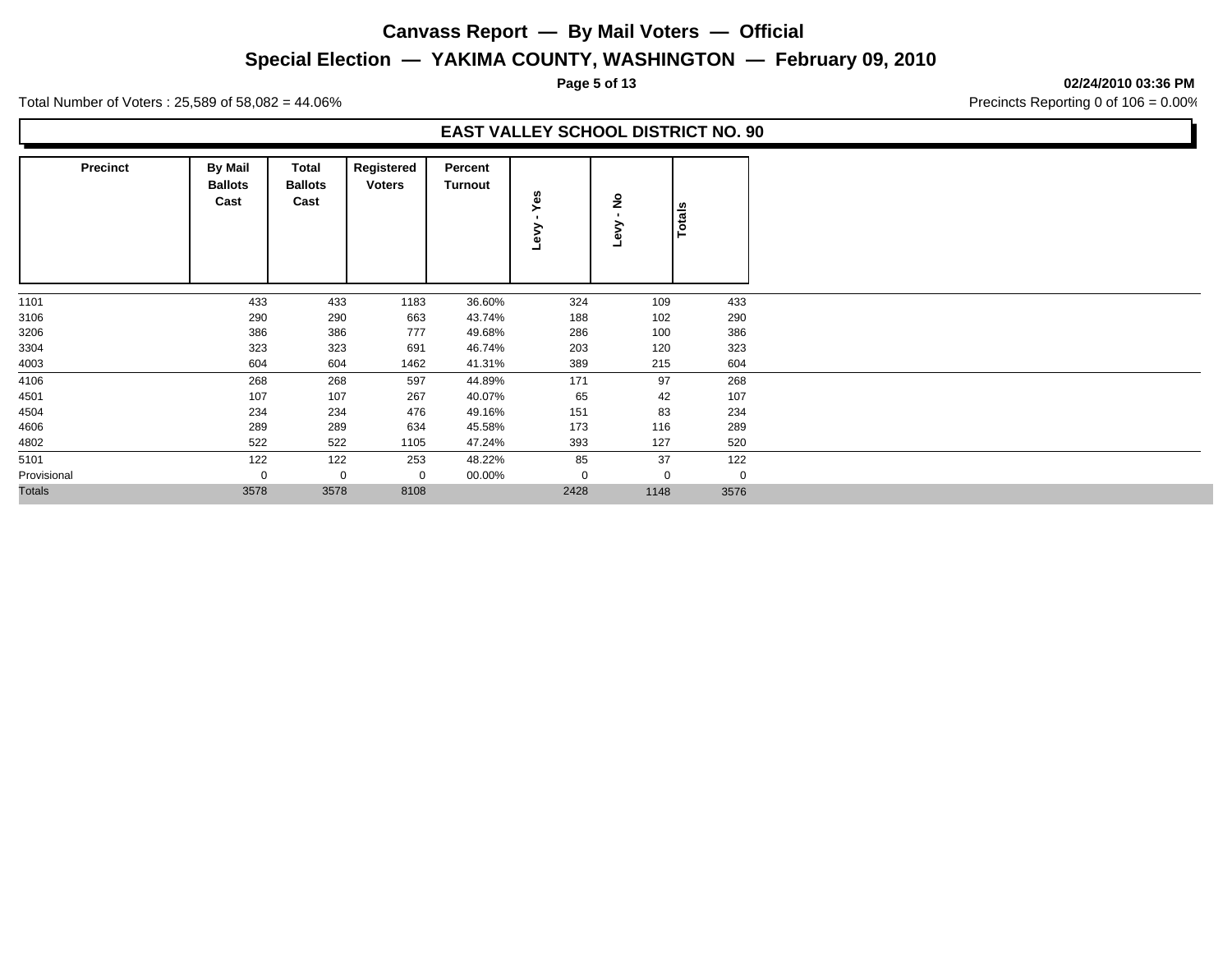### **Special Election — YAKIMA COUNTY, WASHINGTON — February 09, 2010**

**Page 6 of 13 02/24/2010 03:36 PM**

Total Number of Voters : 25,589 of 58,082 = 44.06% Precincts Reporting 0 of 106 = 0.00%

### **GRANDVIEW SCHOOL DISTRICT NO. 116/200**

| <b>Precinct</b> | <b>By Mail</b><br><b>Ballots</b><br>Cast | Total<br><b>Ballots</b><br>Cast | Registered<br><b>Voters</b> | Percent<br>Turnout | Yes<br>Λeη | ş<br>డె        | Totals      |
|-----------------|------------------------------------------|---------------------------------|-----------------------------|--------------------|------------|----------------|-------------|
| 0301            | 68                                       | 68                              | 248                         | 27.42%             | 48         | 20             | 68          |
| 0302            | 218                                      | 218                             | 678                         | 32.15%             | 142        | 76             | 218         |
| 0303            | 203                                      | 203                             | 718                         | 28.27%             | 119        | 84             | 203         |
| 0304            | 107                                      | 107                             | 211                         | 50.71%             | 66         | 41             | 107         |
| 0305            | 11                                       | 11                              | 25                          | 44.00%             | 9          | $\overline{2}$ | 11          |
| 0306            | 336                                      | 336                             | 781                         | 43.02%             | 217        | 119            | 336         |
| 0307            | 17                                       | 17                              | 33                          | 51.52%             | 15         | $\overline{2}$ | 17          |
| 0308            | 0                                        | $\mathbf 0$                     | 3                           | 00.00%             | 0          | 0              | $\mathbf 0$ |
| 3101            | 430                                      | 430                             | 1066                        | 40.34%             | 257        | 173            | 430         |
| 4105            | 121                                      | 121                             | 324                         | 37.35%             | 57         | 64             | 121         |
| 4618            | 50                                       | 50                              | 117                         | 42.74%             | 34         | 16             | 50          |
| Provisional     |                                          | $\mathbf 0$                     | 0                           | 00.00%             | 0          | $\mathbf 0$    | $\Omega$    |
| <b>Totals</b>   | 1561                                     | 1561                            | 4204                        |                    | 964        | 597            | 1561        |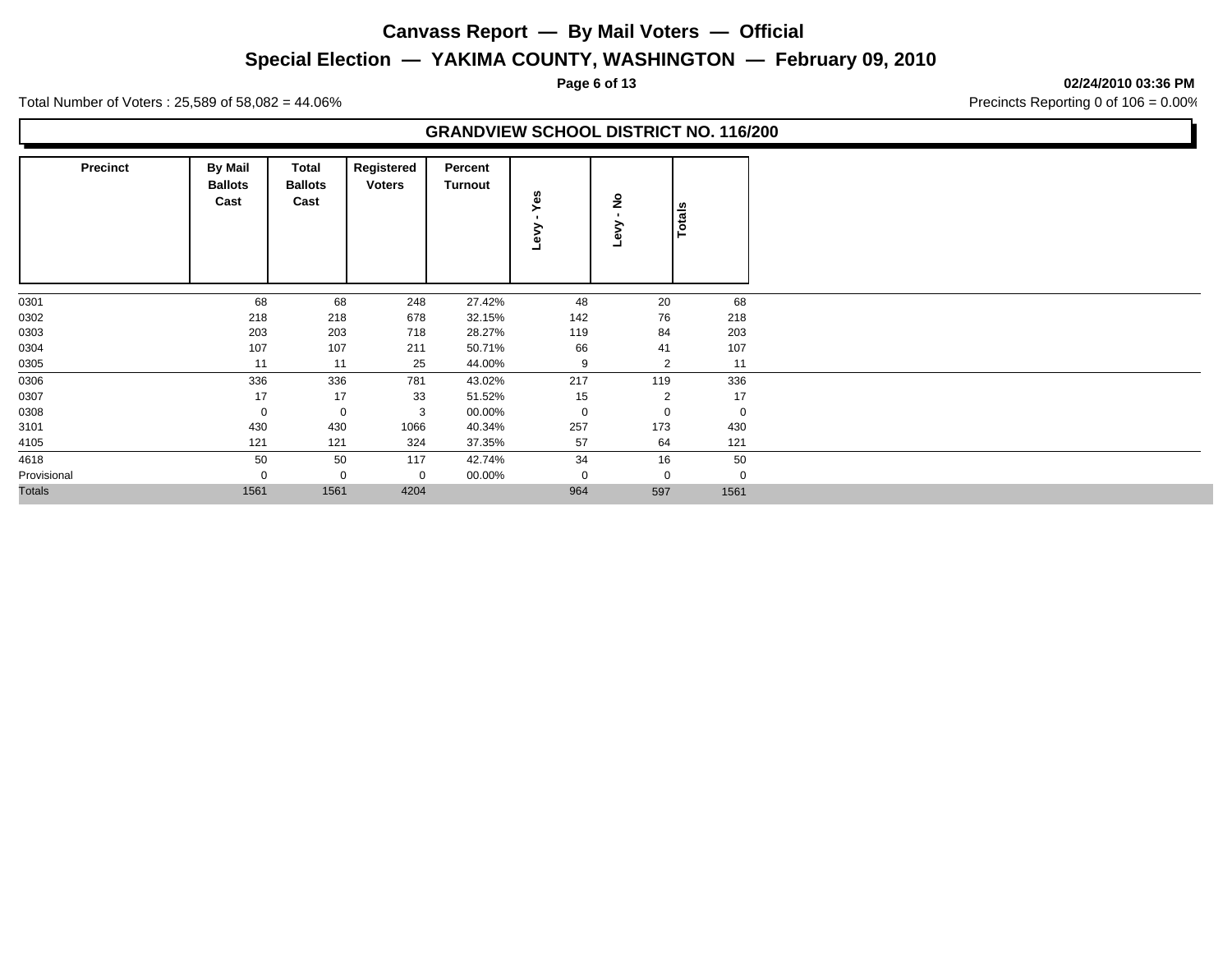### **Special Election — YAKIMA COUNTY, WASHINGTON — February 09, 2010**

**Page 7 of 13 02/24/2010 03:36 PM**

Total Number of Voters : 25,589 of 58,082 = 44.06% Precincts Reporting 0 of 106 = 0.00%

|                 |                                          |                                 |                             |                           | <b>SELAH SCHOOL DISTRICT NO. 119</b> |                           |             |
|-----------------|------------------------------------------|---------------------------------|-----------------------------|---------------------------|--------------------------------------|---------------------------|-------------|
| <b>Precinct</b> | <b>By Mail</b><br><b>Ballots</b><br>Cast | Total<br><b>Ballots</b><br>Cast | Registered<br><b>Voters</b> | Percent<br><b>Turnout</b> | Yes<br>$\blacksquare$<br>Levy        | ş<br>$\mathbf{r}$<br>Levy | Totals      |
| 1501            | 239                                      | 239                             | 684                         | 34.94%                    | 154                                  | 85                        | 239         |
| 1502            | 429                                      | 429                             | 855                         | 50.18%                    | 328                                  | 101                       | 429         |
| 1503            | 406                                      | 406                             | 776                         | 52.32%                    | 292                                  | 114                       | 406         |
| 1504            | 407                                      | 407                             | 870                         | 46.78%                    | 289                                  | 118                       | 407         |
| 1505            | $\mathbf 0$                              | $\mathbf 0$                     | 5                           | 00.00%                    | $\mathbf 0$                          | $\mathbf 0$               | $\mathbf 0$ |
| 1506            | $\mathbf 0$                              | $\mathbf 0$                     | $\mathbf 0$                 | 00.00%                    | $\mathbf 0$                          | $\mathbf 0$               | $\mathbf 0$ |
| 3304            | 0                                        | 0                               | $\mathbf 0$                 | 00.00%                    | 0                                    | 0                         | 0           |
| 3306            | 144                                      | 144                             | 384                         | 37.50%                    | 94                                   | 50                        | 144         |
| 3504            | 9                                        | 9                               | 18                          | 50.00%                    | 2                                    | $\overline{7}$            | 9           |
| 3602            | 22                                       | 22                              | 39                          | 56.41%                    | 20                                   | 2                         | 22          |
| 3903            | 612                                      | 612                             | 1371                        | 44.64%                    | 322                                  | 289                       | 611         |
| 4108            | 221                                      | 221                             | 440                         | 50.23%                    | 145                                  | 76                        | 221         |
| 4112            | 413                                      | 413                             | 804                         | 51.37%                    | 263                                  | 150                       | 413         |
| 4115            | 0                                        | 0                               | $\mathbf 0$                 | 00.00%                    | $\mathbf 0$                          | 0                         | $\mathbf 0$ |
| 4402            | 298                                      | 298                             | 708                         | 42.09%                    | 194                                  | 104                       | 298         |
| 4602            | 171                                      | 171                             | 374                         | 45.72%                    | 120                                  | 51                        | 171         |
| 4603            | 764                                      | 764                             | 1614                        | 47.34%                    | 529                                  | 234                       | 763         |
| 4604            | 170                                      | 170                             | 327                         | 51.99%                    | 114                                  | 56                        | 170         |
| 4605            | $\mathbf 0$                              | $\mathbf 0$                     | 10                          | 00.00%                    | 0                                    | $\mathbf 0$               | $\mathbf 0$ |
| 4608            | 129                                      | 129                             | 246                         | 52.44%                    | 83                                   | 45                        | 128         |
| 4625            | 6                                        | 6                               | 10                          | 60.00%                    | 4                                    | $\overline{2}$            | 6           |
| 5016            | 135                                      | 135                             | 346                         | 39.02%                    | 83                                   | 52                        | 135         |
| Provisional     | $\mathbf 0$                              | 0                               | $\mathbf 0$                 | 00.00%                    | 0                                    | 0                         | $\mathbf 0$ |
| Totals          | 4575                                     | 4575                            | 9881                        |                           | 3036                                 | 1536                      | 4572        |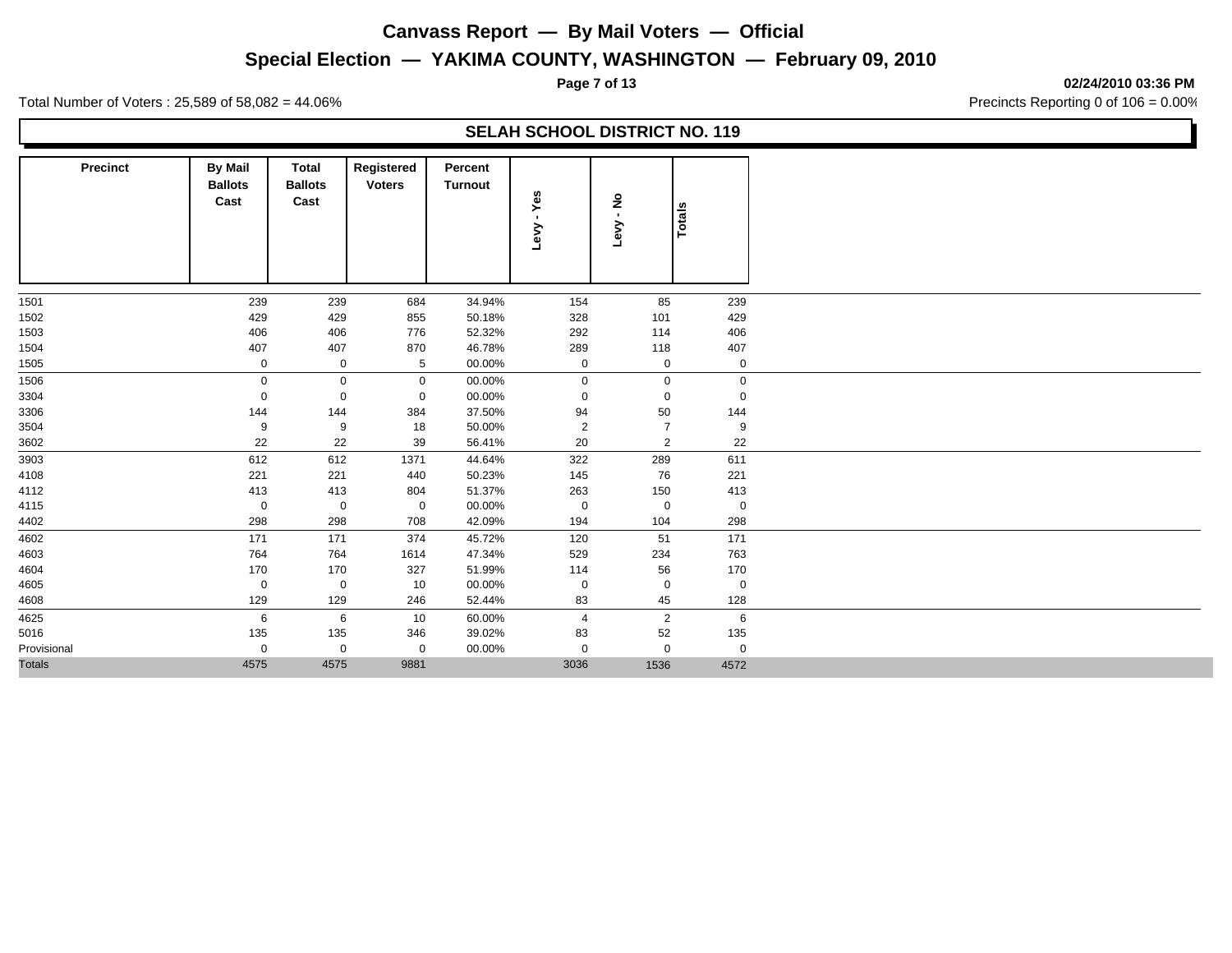**Special Election — YAKIMA COUNTY, WASHINGTON — February 09, 2010**

**HIGHLAND SCHOOL DISTRICT NO. 203**

**Page 8 of 13 02/24/2010 03:36 PM**

Total Number of Voters : 25,589 of 58,082 = 44.06% Precincts Reporting 0 of 106 = 0.00%

| <b>Precinct</b> | <b>By Mail</b><br><b>Ballots</b><br>Cast | Total<br><b>Ballots</b><br>Cast | Registered<br><b>Voters</b> | Percent<br>Turnout | Yes<br>⋋<br>ڡ۠ | $\frac{1}{2}$<br>⋋<br>Lev | <b>Totals</b> |
|-----------------|------------------------------------------|---------------------------------|-----------------------------|--------------------|----------------|---------------------------|---------------|
| 1901            | 149                                      | 149                             | 326                         | 45.71%             | 105            | 44                        | 149           |
| 3305            | 0                                        | 0                               | $\overline{4}$              | 00.00%             | $\mathbf 0$    | $\mathbf 0$               | $\mathbf 0$   |
| 3308            | 361                                      | 361                             | 669                         | 53.96%             | 232            | 129                       | 361           |
| 3904            | 0                                        | 0                               | 6                           | 00.00%             | 0              | $\mathbf 0$               | $\mathbf 0$   |
| 4101            | 135                                      | 135                             | 275                         | 49.09%             | 96             | 39                        | 135           |
| 4104            | 271                                      | 271                             | 559                         | 48.48%             | 168            | 103                       | 271           |
| 4503            | 0                                        | $\mathbf 0$                     | $\mathbf 0$                 | 00.00%             | 0              | $\mathbf 0$               | $\mathbf 0$   |
| 4609            | 148                                      | 148                             | 298                         | 49.66%             | 102            | 46                        | 148           |
| 4626            | 17                                       | 17                              | 46                          | 36.96%             | 13             | 4                         | 17            |
| 4627            | 94                                       | 94                              | 194                         | 48.45%             | 68             | 26                        | 94            |
| 5010            | $\mathbf 0$                              | $\mathbf 0$                     | $\overline{4}$              | 00.00%             | $\mathbf 0$    | $\mathbf{0}$              | $\mathbf 0$   |
| Provisional     | $\Omega$                                 | $\mathbf 0$                     | $\mathbf 0$                 | 00.00%             | $\Omega$       | $\mathbf 0$               | $\Omega$      |
| Totals          | 1175                                     | 1175                            | 2381                        |                    | 784            | 391                       | 1175          |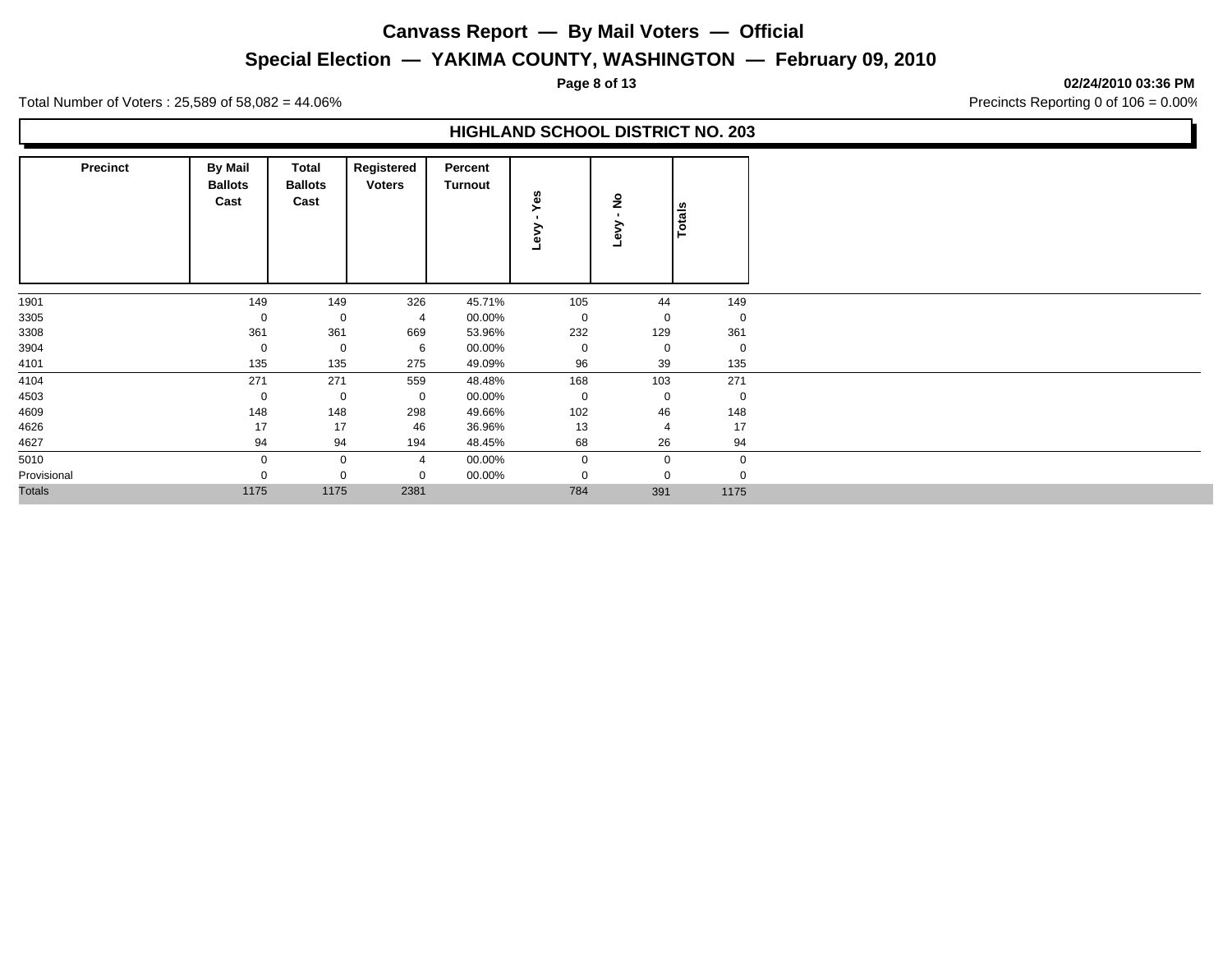**Special Election — YAKIMA COUNTY, WASHINGTON — February 09, 2010**

**Page 9 of 13 02/24/2010 03:36 PM**

Total Number of Voters : 25,589 of 58,082 = 44.06% Precincts Reporting 0 of 106 = 0.00%

### **GRANGER SCHOOL DISTRICT NO. 204**

| <b>Precinct</b> | <b>By Mail</b><br><b>Ballots</b><br>Cast | Total<br><b>Ballots</b><br>Cast | Registered<br><b>Voters</b> | Percent<br><b>Turnout</b> | w<br>Φ       | <u>۽</u>    | Totals         |
|-----------------|------------------------------------------|---------------------------------|-----------------------------|---------------------------|--------------|-------------|----------------|
| 0501            | 217                                      | 217                             | 688                         | 31.54%                    | 145          | 72          | 217            |
| 3002            | 69                                       | 69                              | 240                         | 28.75%                    | 45           | 24          | 69             |
| 3303            | 140                                      | 140                             | 344                         | 40.70%                    | 89           | 51          | 140            |
| 3902            | 155                                      | 155                             | 324                         | 47.84%                    | 98           | 57          | 155            |
| 4628            | 13                                       | 13                              | 45                          | 28.89%                    |              | 6           | 13             |
| Provisional     | $\Omega$                                 | $\mathbf 0$                     | $\mathbf 0$                 | 00.00%                    | $\mathbf{0}$ | $\mathbf 0$ | $\overline{0}$ |
| <b>Totals</b>   | 594                                      | 594                             | 1641                        |                           | 384          | 210         | 594            |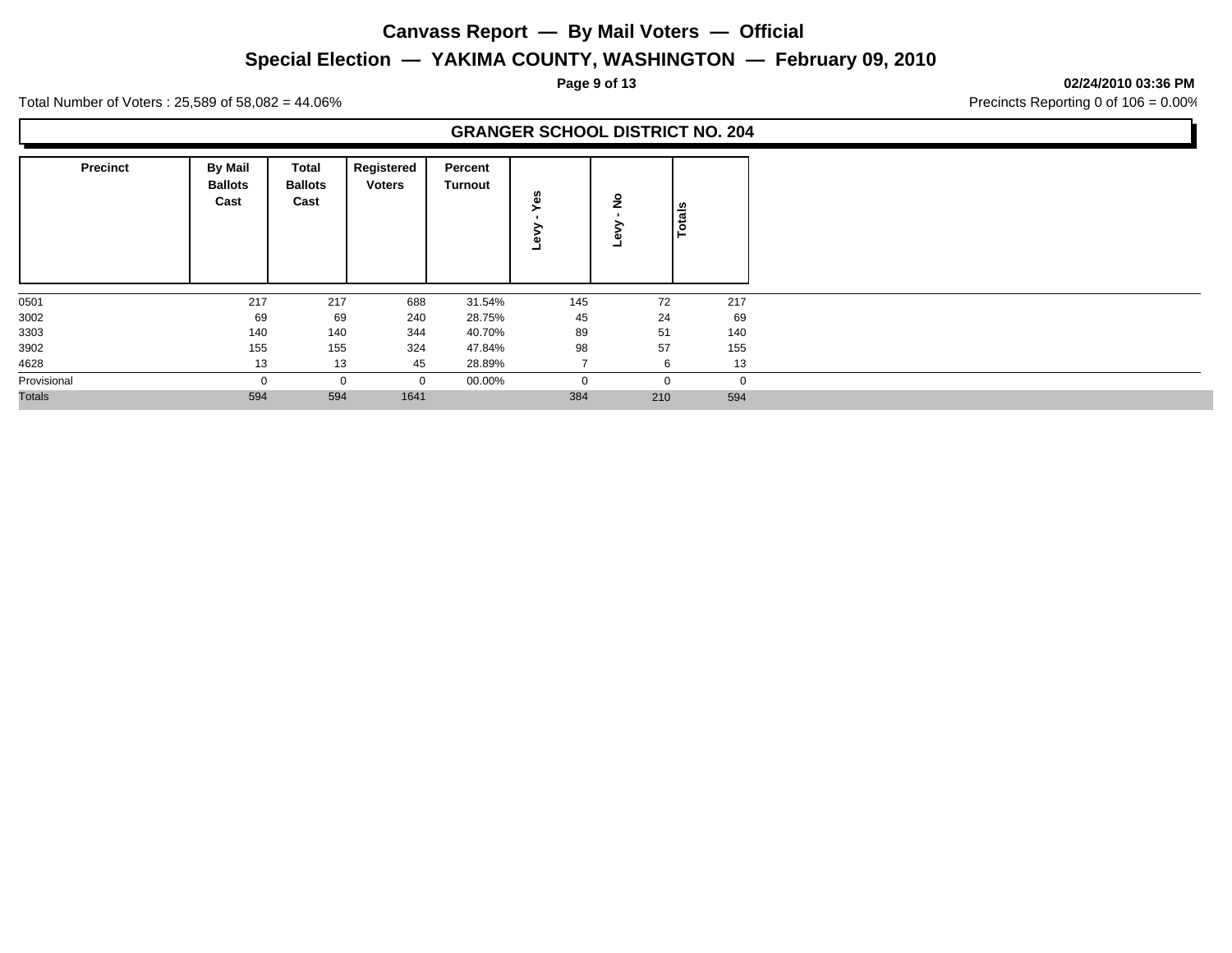### **Special Election — YAKIMA COUNTY, WASHINGTON — February 09, 2010**

**Page 10 of 13 02/24/2010 03:36 PM**

Total Number of Voters : 25,589 of 58,082 = 44.06% Precincts Reporting 0 of 106 = 0.00%

### **ZILLAH SCHOOL DISTRICT NO. 205**

| <b>Precinct</b> | <b>By Mail</b><br><b>Ballots</b><br>Cast | Total<br><b>Ballots</b><br>Cast | Registered<br><b>Voters</b> | Percent<br><b>Turnout</b> | w<br>ω   | ۽        | otals          |
|-----------------|------------------------------------------|---------------------------------|-----------------------------|---------------------------|----------|----------|----------------|
| 2701            | 618                                      | 618                             | 1195                        | 51.72%                    | 473      | 145      | 618            |
| 3311            | 641                                      | 641                             | 1195                        | 53.64%                    | 417      | 224      | 641            |
| 4003            |                                          | U                               | 3                           | 00.00%                    | 0        | $\Omega$ | $\overline{0}$ |
| Provisional     |                                          | $\sim$                          | $\Omega$                    | 00.00%                    | $\Omega$ | $\Omega$ | $\Omega$       |
| <b>Totals</b>   | 1259                                     | 1259                            | 2393                        |                           | 890      | 369      | 1259           |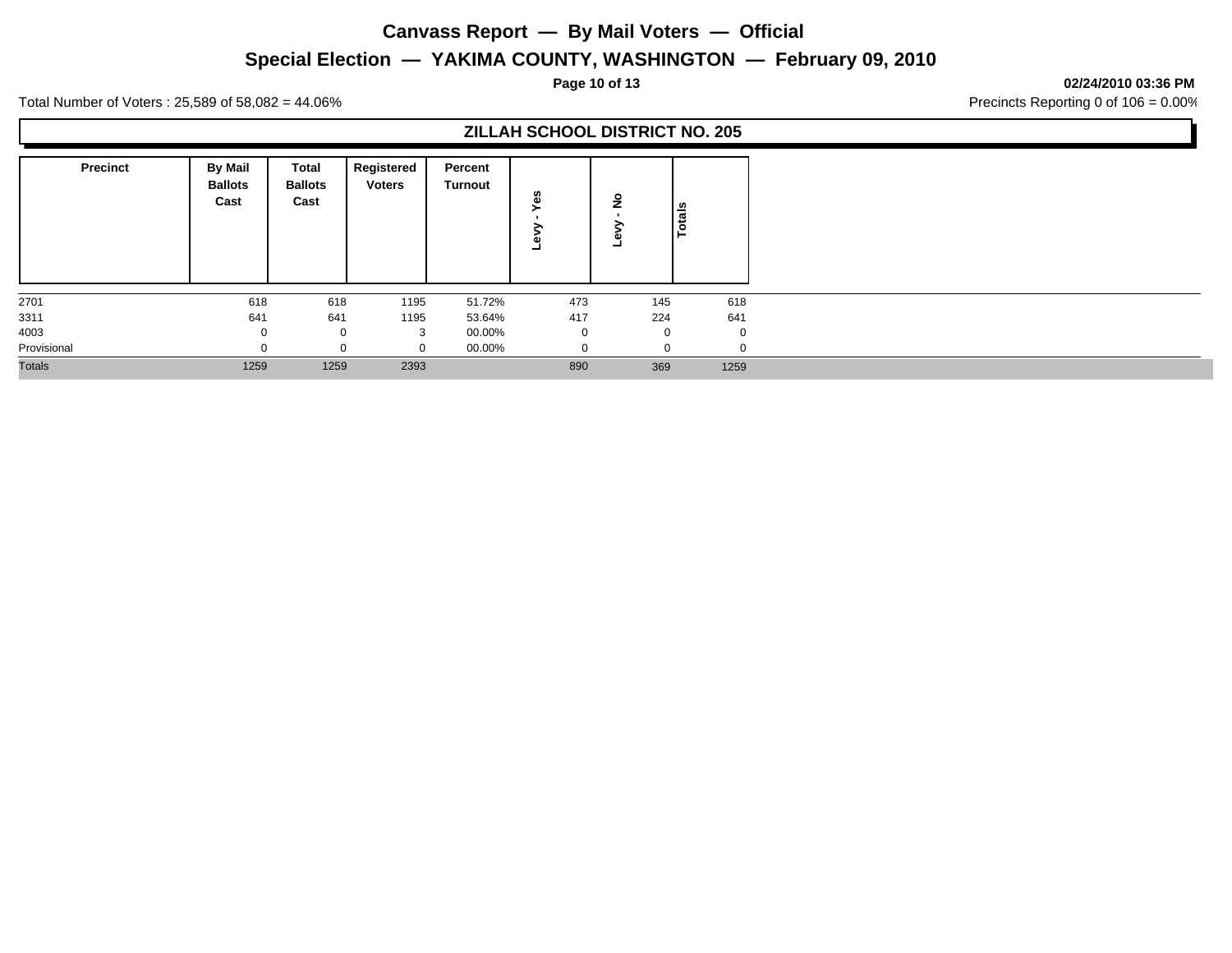**Special Election — YAKIMA COUNTY, WASHINGTON — February 09, 2010**

**Page 11 of 13 02/24/2010 03:36 PM**

Total Number of Voters : 25,589 of 58,082 = 44.06% Precincts Reporting 0 of 106 = 0.00%

### **WAPATO SCHOOL DISTRICT NO. 207**

| <b>Precinct</b> | <b>By Mail</b><br><b>Ballots</b><br>Cast | Total<br><b>Ballots</b><br>Cast | Registered<br><b>Voters</b> | Percent<br>Turnout | es<br>≩<br>Φ | ş        | <b>Totals</b> |
|-----------------|------------------------------------------|---------------------------------|-----------------------------|--------------------|--------------|----------|---------------|
| 2501            | 308                                      | 308                             | 1059                        | 29.08%             | 180          | 128      | 308           |
| 3102            | 291                                      | 291                             | 968                         | 30.06%             | 190          | 101      | 291           |
| 3310            | 344                                      | 344                             | 1186                        | 29.01%             | 234          | 110      | 344           |
| 3701            | 71                                       | 71                              | 229                         | 31.00%             | 46           | 25       | 71            |
| 4001            | 92                                       | 92                              | 330                         | 27.88%             | 59           | 33       | 92            |
| 4003            | 13                                       | 13                              | 43                          | 30.23%             | 5            | 8        | 13            |
| 4401            | 162                                      | 162                             | 409                         | 39.61%             | 101          | 61       | 162           |
| 4623            |                                          | 0                               |                             | 00.00%             | 0            | 0        | $\Omega$      |
| Provisional     |                                          | 0                               | $\Omega$                    | 00.00%             | 0            | $\Omega$ |               |
| <b>Totals</b>   | 1281                                     | 1281                            | 4225                        |                    | 815          | 466      | 1281          |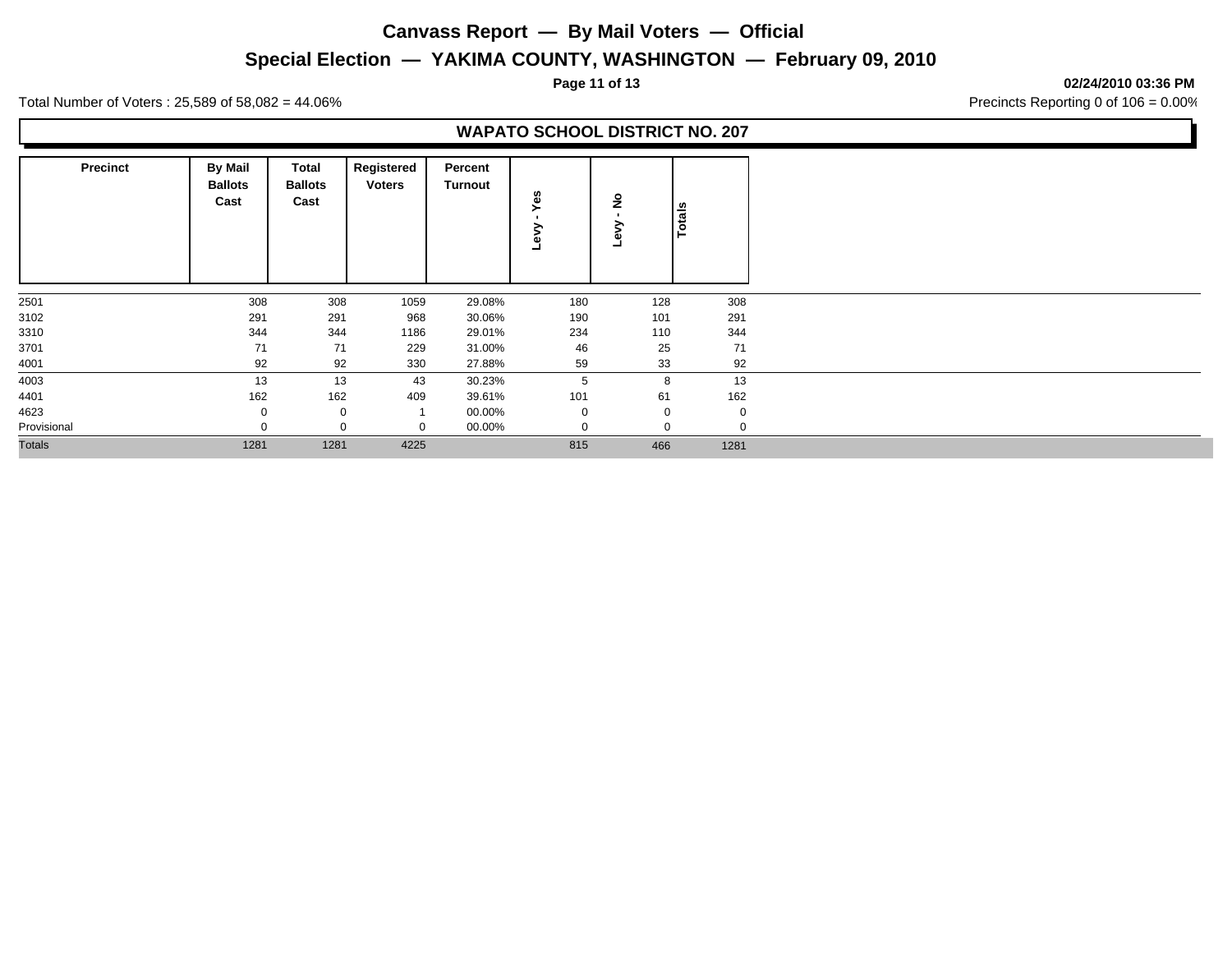**Special Election — YAKIMA COUNTY, WASHINGTON — February 09, 2010**

**Page 12 of 13 02/24/2010 03:36 PM**

Total Number of Voters : 25,589 of 58,082 = 44.06% Precincts Reporting 0 of 106 = 0.00%

### **WEST VALLEY SCHOOL DISTRICT NO. 208**

| <b>Precinct</b> | <b>By Mail</b><br><b>Ballots</b><br>Cast | Total<br><b>Ballots</b><br>Cast | Registered<br><b>Voters</b> | Percent<br><b>Turnout</b> | - Yes<br><b>Levy</b> | Levy - No   | Totals      |
|-----------------|------------------------------------------|---------------------------------|-----------------------------|---------------------------|----------------------|-------------|-------------|
| 0154            | 37                                       | 37                              | 77                          | 48.05%                    | 27                   | 10          | 37          |
| 0162            | $\boldsymbol{0}$                         | $\mathbf 0$                     | $\mathbf 0$                 | 00.00%                    | $\mathbf 0$          | 0           | $\mathbf 0$ |
| 0163            | 373                                      | 373                             | 623                         | 59.87%                    | 233                  | 140         | 373         |
| 0169            | 90                                       | 90                              | 161                         | 55.90%                    | 58                   | 32          | 90          |
| 0179            | 758                                      | 758                             | 1723                        | 43.99%                    | 501                  | 257         | 758         |
| 0181            | 661                                      | 661                             | 1281                        | 51.60%                    | 425                  | 235         | 660         |
| 0182            | 875                                      | 875                             | 1736                        | 50.40%                    | 584                  | 291         | 875         |
| 0183            | 405                                      | 405                             | 789                         | 51.33%                    | 270                  | 135         | 405         |
| 0185            | 383                                      | 383                             | 777                         | 49.29%                    | 263                  | 120         | 383         |
| 0186            | 477                                      | 477                             | 1136                        | 41.99%                    | 328                  | 149         | 477         |
| 0187            | 576                                      | 576                             | 1109                        | 51.94%                    | 375                  | 201         | 576         |
| 0188            | 344                                      | 344                             | 758                         | 45.38%                    | 202                  | 142         | 344         |
| 3003            | 79                                       | 79                              | 176                         | 44.89%                    | 46                   | 33          | 79          |
| 3205            | 839                                      | 839                             | 1752                        | 47.89%                    | 520                  | 319         | 839         |
| 3208            | $\mathbf 0$                              | $\boldsymbol{0}$                | $\overline{2}$              | 00.00%                    | $\mathbf 0$          | $\mathbf 0$ | $\mathbf 0$ |
| 3301            | 297                                      | 297                             | 686                         | 43.29%                    | 153                  | 144         | 297         |
| 3605            | 583                                      | 583                             | 1239                        | 47.05%                    | 299                  | 284         | 583         |
| 4114            | 119                                      | 119                             | 223                         | 53.36%                    | 58                   | 61          | 119         |
| 4601            | $\mathbf 0$                              | $\boldsymbol{0}$                | 11                          | 00.00%                    | $\mathbf 0$          | $\mathbf 0$ | $\mathbf 0$ |
| 4623            | 49                                       | 49                              | 120                         | 40.83%                    | 25                   | 24          | 49          |
| 4801            | 472                                      | 472                             | 1095                        | 43.11%                    | 225                  | 247         | 472         |
| 5003            | 348                                      | 348                             | 866                         | 40.18%                    | 158                  | 190         | 348         |
| 5010            | 83                                       | 83                              | 174                         | 47.70%                    | 49                   | 34          | 83          |
| 5014            | 298                                      | 298                             | 741                         | 40.22%                    | 180                  | 117         | 297         |
| 5020            | 75                                       | 75                              | 126                         | 59.52%                    | 49                   | 26          | 75          |
| Provisional     | $\mathbf 0$                              | $\mathbf 0$                     | $\mathbf 0$                 | 00.00%                    | $\mathbf 0$          | $\mathbf 0$ | $\mathbf 0$ |
| <b>Totals</b>   | 8221                                     | 8221                            | 17381                       |                           | 5028                 | 3191        | 8219        |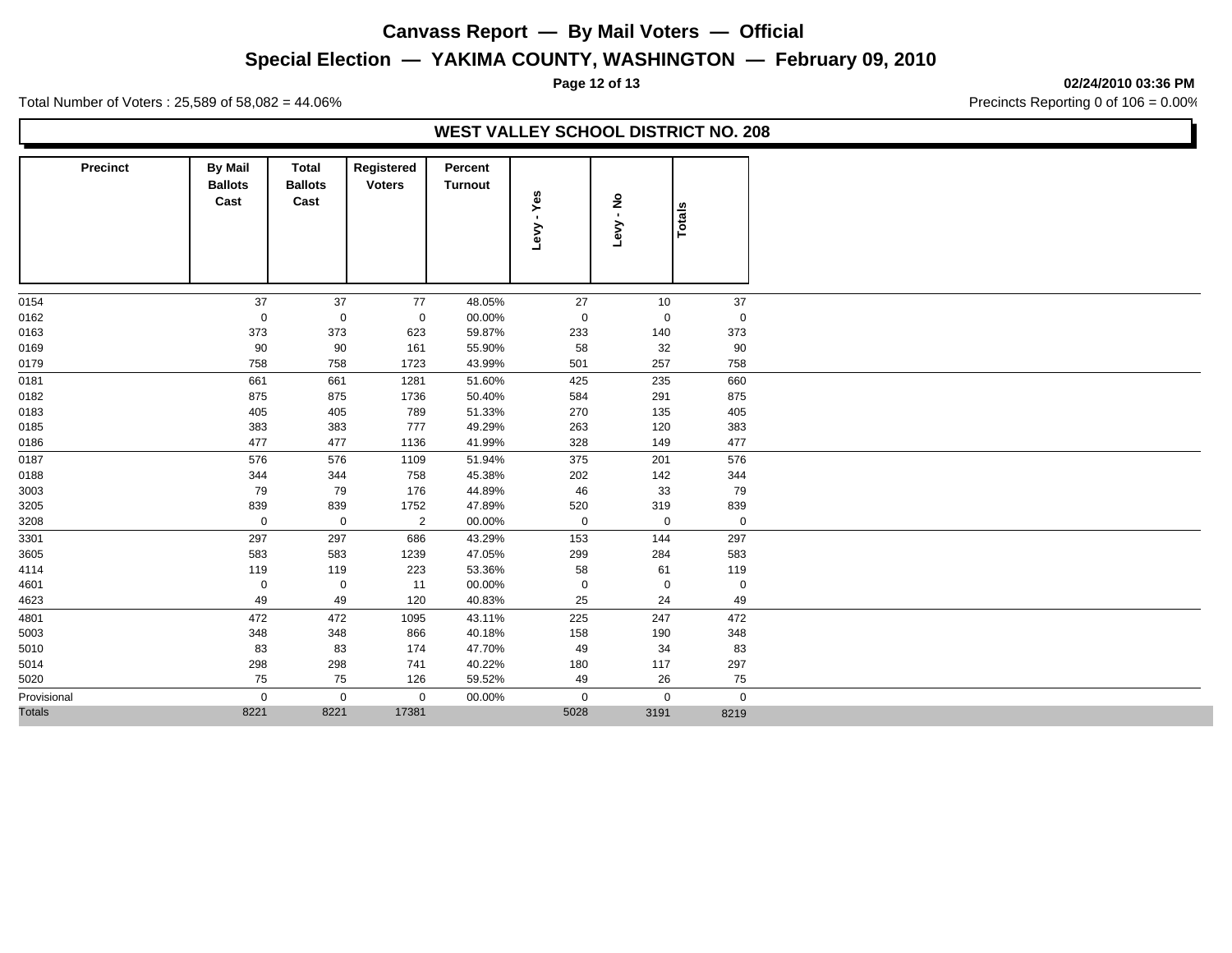### **Special Election — YAKIMA COUNTY, WASHINGTON — February 09, 2010**

**Page 13 of 13 02/24/2010 03:36 PM**

Total Number of Voters : 25,589 of 58,082 = 44.06% Precincts Reporting 0 of 106 = 0.00%

### **MT. ADAMS SCHOOL DISTRICT NO. 209 Precinct** | By Mail | Total **Ballots Cast Total Registered Ballots Cast Voters Turnout Percent Totals Levy - Yes Levy - No** 0701 71 71 211 33.65% 53 18 71 3701 164 164 467 35.12% 122 42 164 5012 263 263 976 26.95% 201 62 263 Provisional 0 0 0 00.00% 0 0 0 Totals 498 498 1654 376 122 498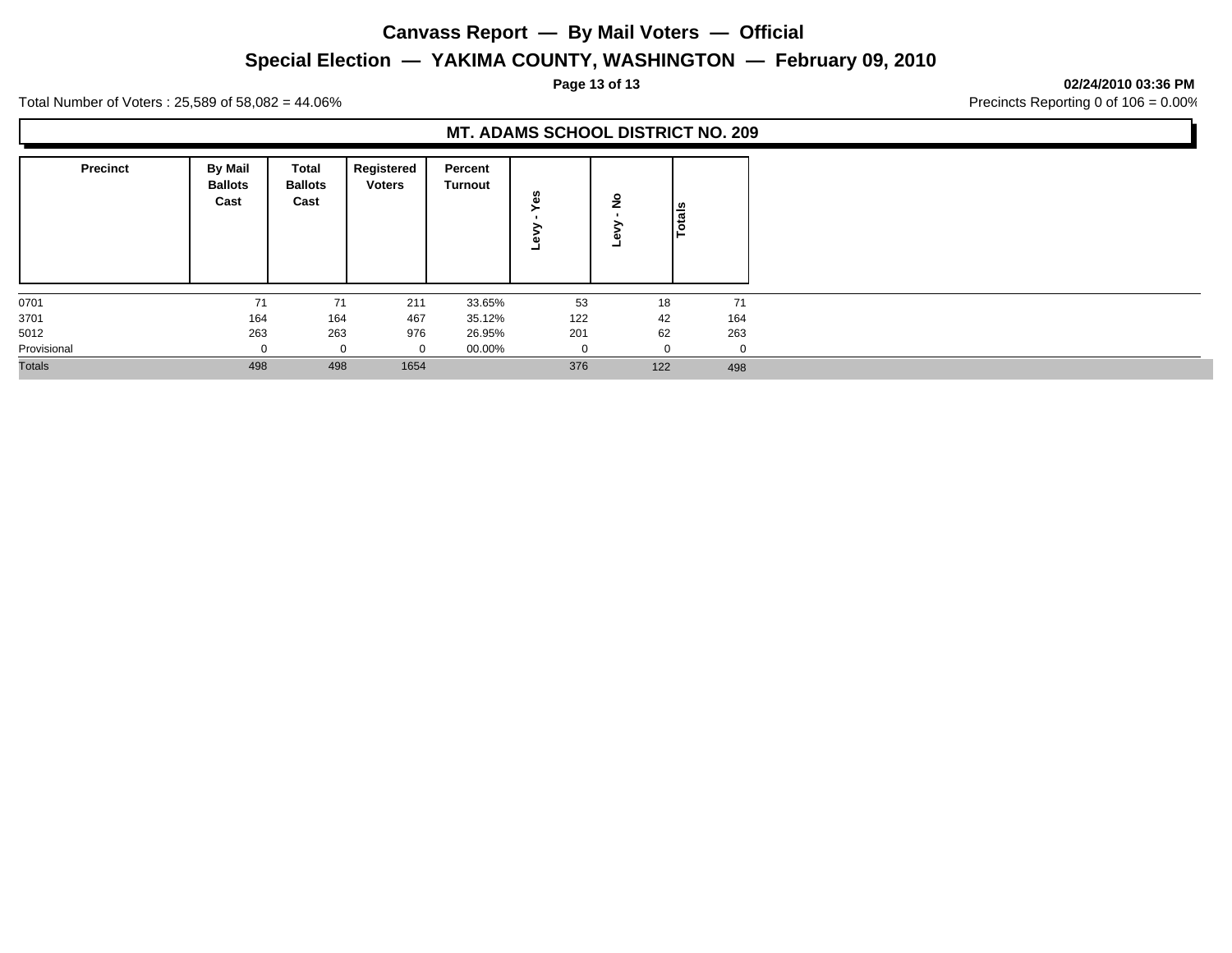# Oath of County Auditor or Supervisor of Elections

STATE OF WASHINGTON ⟩  $)$  ss. **COUNTY OF** Kittitas

I solemnly swear that the returns of the Special Election held on 2/9/10, in Kittitas County, State of Washington, have been in no way altered and that they are the same as when they were deposited in my office.

County Auditor or Supervisor of Elections **นี้≿ะ**d and sworn to me this 24″<sup>d</sup> da∨ of **February, 2010**, Official Chairman, County Legislative Authority

## **Certification of the Canvassing Board**

**STATE OF WASHINGTON**  $\overline{\phantom{a}}$  ss. **COUNTY OF Kittitas** 

The undersigned officers designated by law as constituting the Canvassing Board for the County of Kittitas, State of Washington, hereby certify that this is a full, true and correct copy of the Abstract of Votes including the cumulative results, precinct results, and a reconciliation report of votes cast at the Special Election held on 2/9/10, in Kittitas County, State of Washington, and that the following are the true and reconciled numbers of voters and votes counted.

 $\mathcal{N}$ tness our hands and official seal this  $24^{th}$  day **of February 2010.**  $4 \overline{\text{Tr}} \overline{\text{Tr}}$ County Auditor or Supervisor of Elections Øffiria Sexl Chairman, County Legislative Authority **County Prosecuting Attorney**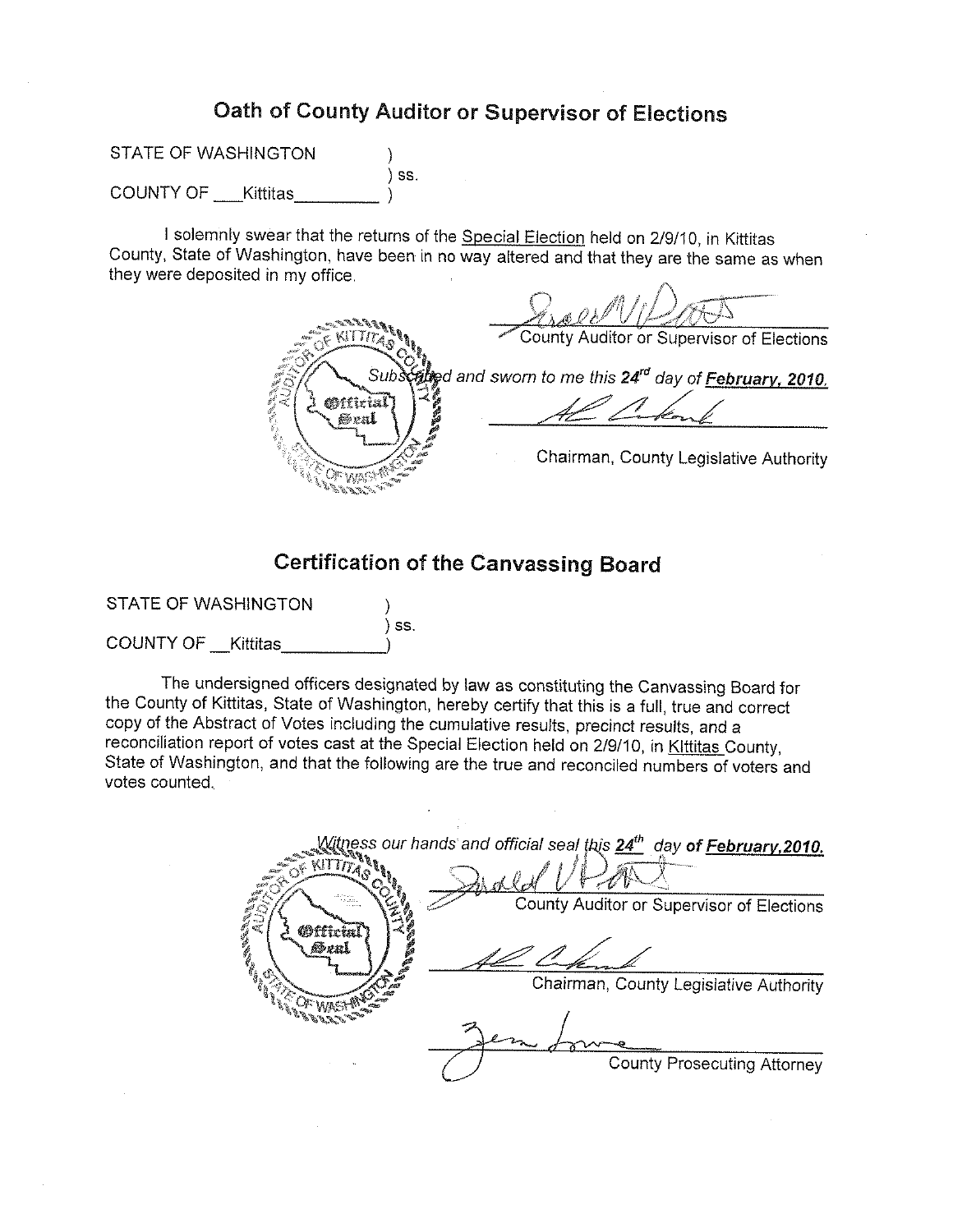| Total Number of Voters : 10, 154 of 19,858 = 51.13%<br>PROPOSITION 1 REPLACEMENT MAINTENANCE OF EDUCATIONAL PROGRAM AND OPERATIONS LEVY THORP SCH406, Vote For 1<br>PROPOSITION NO. 1 REPLACEMENT MAINTENANCE AND OPERATION LEVY SELAH SCH119, Vote For 1<br>PROPOSITION 1 REPLACEMENT OF EDUCATIONAL MAINTENANCE AND OPERATIONS LEVY EASTON SCH28, Vote For 1<br>PROPOSITION 1 EDUCATIONAL MAINTENANCE AND OPERATION REPLACEMENT LEVY DAMMAN SCHI7, Vote For 1<br>PRODOSITION SIX-YEAR TAX LEAR DOUR MEMERGEMON MERICE OF SERVICES ACHONOSITION SIX-YEAR T<br><b>Aure</b><br>Levy - No<br>Levy - Yes<br>Levy - No<br>Levy - Yes<br>Levy - No<br>Levy - Yes<br>Levy - No<br>Levy - Yes<br>중<br>S⊜入<br>Candidate<br><b>Under Votes:</b><br>Under Votes:<br>Under Votes:<br>Under Votes:<br><b>Under Votes:</b><br>Over Votes:<br>Over Votes:<br>Cast Votes:<br>Cast Votes:<br>Over Votes:<br>Over Votes:<br>Cast Votes:<br>Cast Votes:<br>Over Votes:<br>Cast Votes:<br>2.723<br>1,907<br>454<br>$\overrightarrow{98}$<br>268<br>120<br>961<br>125<br>$\frac{6}{10}$<br>237<br>228<br>ä,<br>$\tilde{\mathcal{L}}$<br>$\vec{D}$<br>$\frac{\infty}{\infty}$<br>$\vec{\infty}$<br>anda.<br>$\circ$<br>$\circ$<br>$\circ$<br>N<br>$\circ$<br>$\circ$<br>O<br>$\circ$<br><b>Ausa</b><br>100.00%<br>100.00%<br>96.78%<br>59 03%<br>44.44%<br>55.56%<br>%26.01<br>61.06%<br>99.38%<br>38.94%<br>7453%<br>89.34%<br>69.81%<br>25.47%<br>30.19%<br>6.22%<br>9,00%<br>96000<br>0.00%<br>96290<br>0.00%<br>96000<br>0.00%<br>0.66%<br>9600'0<br>Election<br>$\circ$<br>$\circ$<br>$\circ$<br>$\circ$<br>$\circ$<br>$\circ$<br>$\circ$<br>$\circ$<br>$\circ$<br>$\circ$<br>$\circ$<br>$\circ$<br>$\circ$<br>O<br>$\circ$<br>O<br>$\circ$<br>$\circ$<br>$\circ$<br>$\circ$<br>$\circ$<br>O<br>$\circ$<br>$O$ $O$<br>$0.00\%$<br>$0.00\%$<br>$0.00^{9}$ io<br>0.00%<br>0.00%<br>0.00%<br>9,00%<br>0.00%<br>0.00%<br>0.00%<br>0.00%<br>6,00%<br>0.00%<br>0.00%<br>0.00%<br>0.00%<br>0.00%<br>0.00%<br>0.00%<br>0.00%<br>9600.0<br><b>0.00%</b><br>0.00%<br>0.00%<br>0.00% |  | Page 1 of 2 | February 09, 2010                      |                                                           |
|-----------------------------------------------------------------------------------------------------------------------------------------------------------------------------------------------------------------------------------------------------------------------------------------------------------------------------------------------------------------------------------------------------------------------------------------------------------------------------------------------------------------------------------------------------------------------------------------------------------------------------------------------------------------------------------------------------------------------------------------------------------------------------------------------------------------------------------------------------------------------------------------------------------------------------------------------------------------------------------------------------------------------------------------------------------------------------------------------------------------------------------------------------------------------------------------------------------------------------------------------------------------------------------------------------------------------------------------------------------------------------------------------------------------------------------------------------------------------------------------------------------------------------------------------------------------------------------------------------------------------------------------------------------------------------------------------------------------------------------------------------------------------------------------------------------------------------------------------------------------------------------------------------------------------------------------------------------------------------------------------------------------------------------------------------------|--|-------------|----------------------------------------|-----------------------------------------------------------|
|                                                                                                                                                                                                                                                                                                                                                                                                                                                                                                                                                                                                                                                                                                                                                                                                                                                                                                                                                                                                                                                                                                                                                                                                                                                                                                                                                                                                                                                                                                                                                                                                                                                                                                                                                                                                                                                                                                                                                                                                                                                           |  |             |                                        | Precincts Reporting 0 of 9 = 0.00%<br>02/24/2010 09:25 AM |
|                                                                                                                                                                                                                                                                                                                                                                                                                                                                                                                                                                                                                                                                                                                                                                                                                                                                                                                                                                                                                                                                                                                                                                                                                                                                                                                                                                                                                                                                                                                                                                                                                                                                                                                                                                                                                                                                                                                                                                                                                                                           |  |             | Total                                  |                                                           |
|                                                                                                                                                                                                                                                                                                                                                                                                                                                                                                                                                                                                                                                                                                                                                                                                                                                                                                                                                                                                                                                                                                                                                                                                                                                                                                                                                                                                                                                                                                                                                                                                                                                                                                                                                                                                                                                                                                                                                                                                                                                           |  |             |                                        |                                                           |
|                                                                                                                                                                                                                                                                                                                                                                                                                                                                                                                                                                                                                                                                                                                                                                                                                                                                                                                                                                                                                                                                                                                                                                                                                                                                                                                                                                                                                                                                                                                                                                                                                                                                                                                                                                                                                                                                                                                                                                                                                                                           |  |             | 106'<br>728<br>30.19%<br>69.81%        |                                                           |
|                                                                                                                                                                                                                                                                                                                                                                                                                                                                                                                                                                                                                                                                                                                                                                                                                                                                                                                                                                                                                                                                                                                                                                                                                                                                                                                                                                                                                                                                                                                                                                                                                                                                                                                                                                                                                                                                                                                                                                                                                                                           |  |             | 2,723<br>99.34%                        |                                                           |
|                                                                                                                                                                                                                                                                                                                                                                                                                                                                                                                                                                                                                                                                                                                                                                                                                                                                                                                                                                                                                                                                                                                                                                                                                                                                                                                                                                                                                                                                                                                                                                                                                                                                                                                                                                                                                                                                                                                                                                                                                                                           |  |             | $\vec{a}$<br>$\circ$<br>0.00%<br>0.66% |                                                           |
|                                                                                                                                                                                                                                                                                                                                                                                                                                                                                                                                                                                                                                                                                                                                                                                                                                                                                                                                                                                                                                                                                                                                                                                                                                                                                                                                                                                                                                                                                                                                                                                                                                                                                                                                                                                                                                                                                                                                                                                                                                                           |  |             |                                        |                                                           |
|                                                                                                                                                                                                                                                                                                                                                                                                                                                                                                                                                                                                                                                                                                                                                                                                                                                                                                                                                                                                                                                                                                                                                                                                                                                                                                                                                                                                                                                                                                                                                                                                                                                                                                                                                                                                                                                                                                                                                                                                                                                           |  |             | 237<br>74.53%                          |                                                           |
|                                                                                                                                                                                                                                                                                                                                                                                                                                                                                                                                                                                                                                                                                                                                                                                                                                                                                                                                                                                                                                                                                                                                                                                                                                                                                                                                                                                                                                                                                                                                                                                                                                                                                                                                                                                                                                                                                                                                                                                                                                                           |  |             | $\approx$<br>25.47%                    |                                                           |
|                                                                                                                                                                                                                                                                                                                                                                                                                                                                                                                                                                                                                                                                                                                                                                                                                                                                                                                                                                                                                                                                                                                                                                                                                                                                                                                                                                                                                                                                                                                                                                                                                                                                                                                                                                                                                                                                                                                                                                                                                                                           |  |             | 318<br>960'004                         |                                                           |
|                                                                                                                                                                                                                                                                                                                                                                                                                                                                                                                                                                                                                                                                                                                                                                                                                                                                                                                                                                                                                                                                                                                                                                                                                                                                                                                                                                                                                                                                                                                                                                                                                                                                                                                                                                                                                                                                                                                                                                                                                                                           |  |             | $\circ$<br>9,00%                       |                                                           |
|                                                                                                                                                                                                                                                                                                                                                                                                                                                                                                                                                                                                                                                                                                                                                                                                                                                                                                                                                                                                                                                                                                                                                                                                                                                                                                                                                                                                                                                                                                                                                                                                                                                                                                                                                                                                                                                                                                                                                                                                                                                           |  |             | O<br>0.00%                             |                                                           |
|                                                                                                                                                                                                                                                                                                                                                                                                                                                                                                                                                                                                                                                                                                                                                                                                                                                                                                                                                                                                                                                                                                                                                                                                                                                                                                                                                                                                                                                                                                                                                                                                                                                                                                                                                                                                                                                                                                                                                                                                                                                           |  |             | 961<br>61.06%                          |                                                           |
|                                                                                                                                                                                                                                                                                                                                                                                                                                                                                                                                                                                                                                                                                                                                                                                                                                                                                                                                                                                                                                                                                                                                                                                                                                                                                                                                                                                                                                                                                                                                                                                                                                                                                                                                                                                                                                                                                                                                                                                                                                                           |  |             | 521<br>38.94%                          |                                                           |
|                                                                                                                                                                                                                                                                                                                                                                                                                                                                                                                                                                                                                                                                                                                                                                                                                                                                                                                                                                                                                                                                                                                                                                                                                                                                                                                                                                                                                                                                                                                                                                                                                                                                                                                                                                                                                                                                                                                                                                                                                                                           |  |             | 178<br>98.38%                          |                                                           |
|                                                                                                                                                                                                                                                                                                                                                                                                                                                                                                                                                                                                                                                                                                                                                                                                                                                                                                                                                                                                                                                                                                                                                                                                                                                                                                                                                                                                                                                                                                                                                                                                                                                                                                                                                                                                                                                                                                                                                                                                                                                           |  |             | $\circ$<br>0.00%                       |                                                           |
|                                                                                                                                                                                                                                                                                                                                                                                                                                                                                                                                                                                                                                                                                                                                                                                                                                                                                                                                                                                                                                                                                                                                                                                                                                                                                                                                                                                                                                                                                                                                                                                                                                                                                                                                                                                                                                                                                                                                                                                                                                                           |  |             | Z<br>9,82%                             |                                                           |
|                                                                                                                                                                                                                                                                                                                                                                                                                                                                                                                                                                                                                                                                                                                                                                                                                                                                                                                                                                                                                                                                                                                                                                                                                                                                                                                                                                                                                                                                                                                                                                                                                                                                                                                                                                                                                                                                                                                                                                                                                                                           |  |             | $\vec{\tilde{\omega}}$<br>44.44%       |                                                           |
|                                                                                                                                                                                                                                                                                                                                                                                                                                                                                                                                                                                                                                                                                                                                                                                                                                                                                                                                                                                                                                                                                                                                                                                                                                                                                                                                                                                                                                                                                                                                                                                                                                                                                                                                                                                                                                                                                                                                                                                                                                                           |  |             | 5<br>55.56%                            |                                                           |
|                                                                                                                                                                                                                                                                                                                                                                                                                                                                                                                                                                                                                                                                                                                                                                                                                                                                                                                                                                                                                                                                                                                                                                                                                                                                                                                                                                                                                                                                                                                                                                                                                                                                                                                                                                                                                                                                                                                                                                                                                                                           |  |             | $\overline{1}$<br>100.00%              |                                                           |
|                                                                                                                                                                                                                                                                                                                                                                                                                                                                                                                                                                                                                                                                                                                                                                                                                                                                                                                                                                                                                                                                                                                                                                                                                                                                                                                                                                                                                                                                                                                                                                                                                                                                                                                                                                                                                                                                                                                                                                                                                                                           |  |             | $\circ$<br>9,00%                       |                                                           |
|                                                                                                                                                                                                                                                                                                                                                                                                                                                                                                                                                                                                                                                                                                                                                                                                                                                                                                                                                                                                                                                                                                                                                                                                                                                                                                                                                                                                                                                                                                                                                                                                                                                                                                                                                                                                                                                                                                                                                                                                                                                           |  |             | $\circ$<br>0.00%                       |                                                           |
|                                                                                                                                                                                                                                                                                                                                                                                                                                                                                                                                                                                                                                                                                                                                                                                                                                                                                                                                                                                                                                                                                                                                                                                                                                                                                                                                                                                                                                                                                                                                                                                                                                                                                                                                                                                                                                                                                                                                                                                                                                                           |  |             |                                        |                                                           |
|                                                                                                                                                                                                                                                                                                                                                                                                                                                                                                                                                                                                                                                                                                                                                                                                                                                                                                                                                                                                                                                                                                                                                                                                                                                                                                                                                                                                                                                                                                                                                                                                                                                                                                                                                                                                                                                                                                                                                                                                                                                           |  |             | 268<br>59.03%                          |                                                           |
|                                                                                                                                                                                                                                                                                                                                                                                                                                                                                                                                                                                                                                                                                                                                                                                                                                                                                                                                                                                                                                                                                                                                                                                                                                                                                                                                                                                                                                                                                                                                                                                                                                                                                                                                                                                                                                                                                                                                                                                                                                                           |  |             | $\overline{98}$<br>40.97%              |                                                           |
|                                                                                                                                                                                                                                                                                                                                                                                                                                                                                                                                                                                                                                                                                                                                                                                                                                                                                                                                                                                                                                                                                                                                                                                                                                                                                                                                                                                                                                                                                                                                                                                                                                                                                                                                                                                                                                                                                                                                                                                                                                                           |  |             | 4.54<br>99.78%                         |                                                           |
|                                                                                                                                                                                                                                                                                                                                                                                                                                                                                                                                                                                                                                                                                                                                                                                                                                                                                                                                                                                                                                                                                                                                                                                                                                                                                                                                                                                                                                                                                                                                                                                                                                                                                                                                                                                                                                                                                                                                                                                                                                                           |  |             | $\circ$<br>0.00%                       |                                                           |
|                                                                                                                                                                                                                                                                                                                                                                                                                                                                                                                                                                                                                                                                                                                                                                                                                                                                                                                                                                                                                                                                                                                                                                                                                                                                                                                                                                                                                                                                                                                                                                                                                                                                                                                                                                                                                                                                                                                                                                                                                                                           |  |             | $\rightarrow$<br>0.22%                 |                                                           |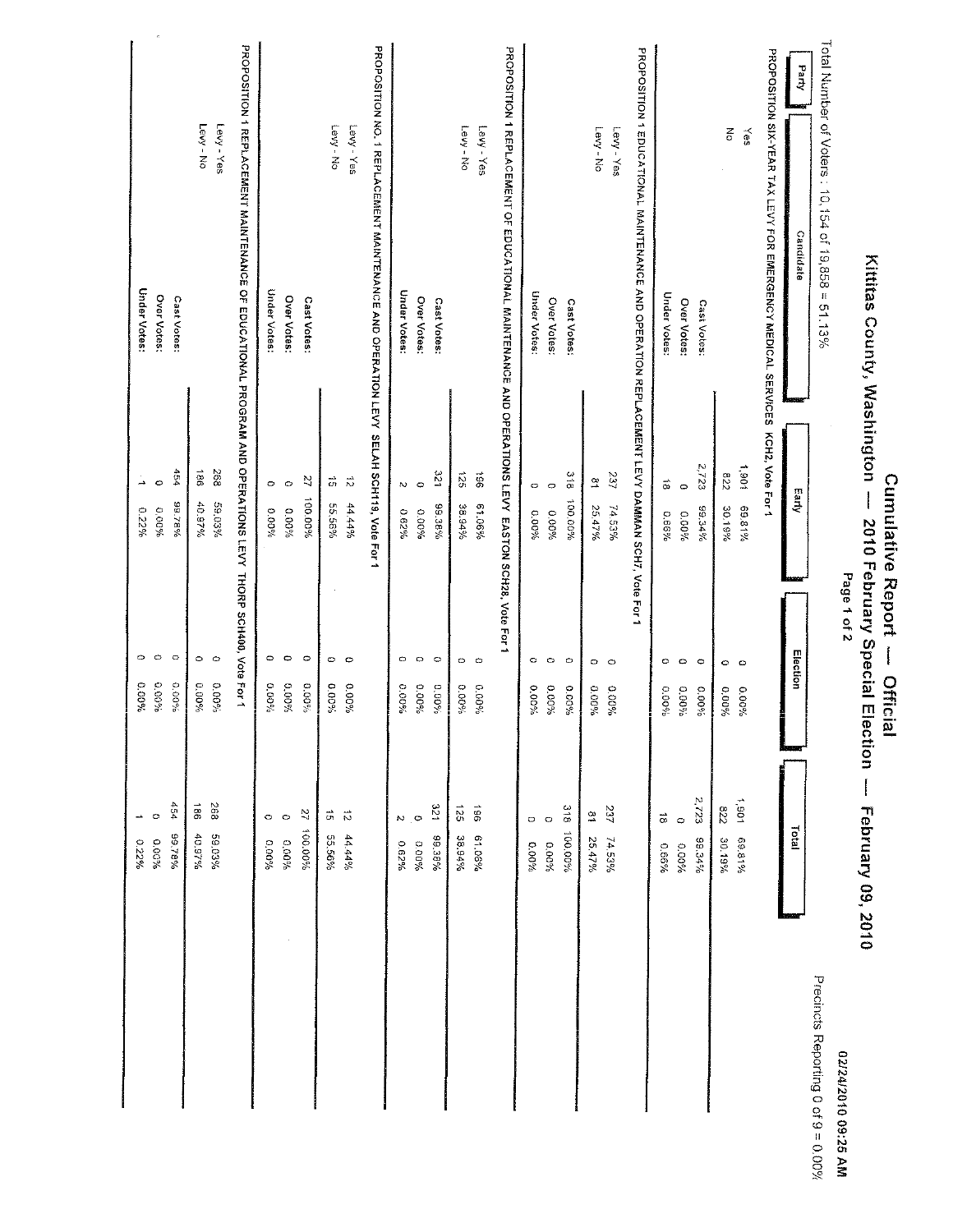# Oath of County Auditor or Supervisor of Elections

**STATE OF WASHINGTON**  $)$  SS. **COUNTY OF BENTON** 

I solemnly swear that the returns of the Special held on February 9, 2010, in Benton County, State of Washington, have been in no way altered and that they are the same as when they were deposited in my office.

ounty Auditor or Supervisor of Elections

Subscribed and sworn to me this 24th day of February, 2010

Chairman, County Legislative Authority

# **Certification of the Canvassing Board**

| <b>STATE OF WASHINGTON</b> |                              |
|----------------------------|------------------------------|
|                            | $\overline{\phantom{a}}$ SS. |
| <b>COUNTY OF BENTON</b>    |                              |

The undersigned officers designated by law as constituting the Canvassing Board for the County of Benton, State of Washington, hereby certify that this is a full, true and correct copy of the Abstract of Votes including the cumulative results, precinct results, and a reconciliation report of votes cast at the Special held on February 9, 2010, in Benton County, State of Washington, and that the following are the true and reconciled numbers of voters and votes counted.

Witness our hands and official seal this 24th day of February, 2010

County Auditor or Supervisor of Elections

Chairman, County Legislative Authority osecul Attorney Cou lina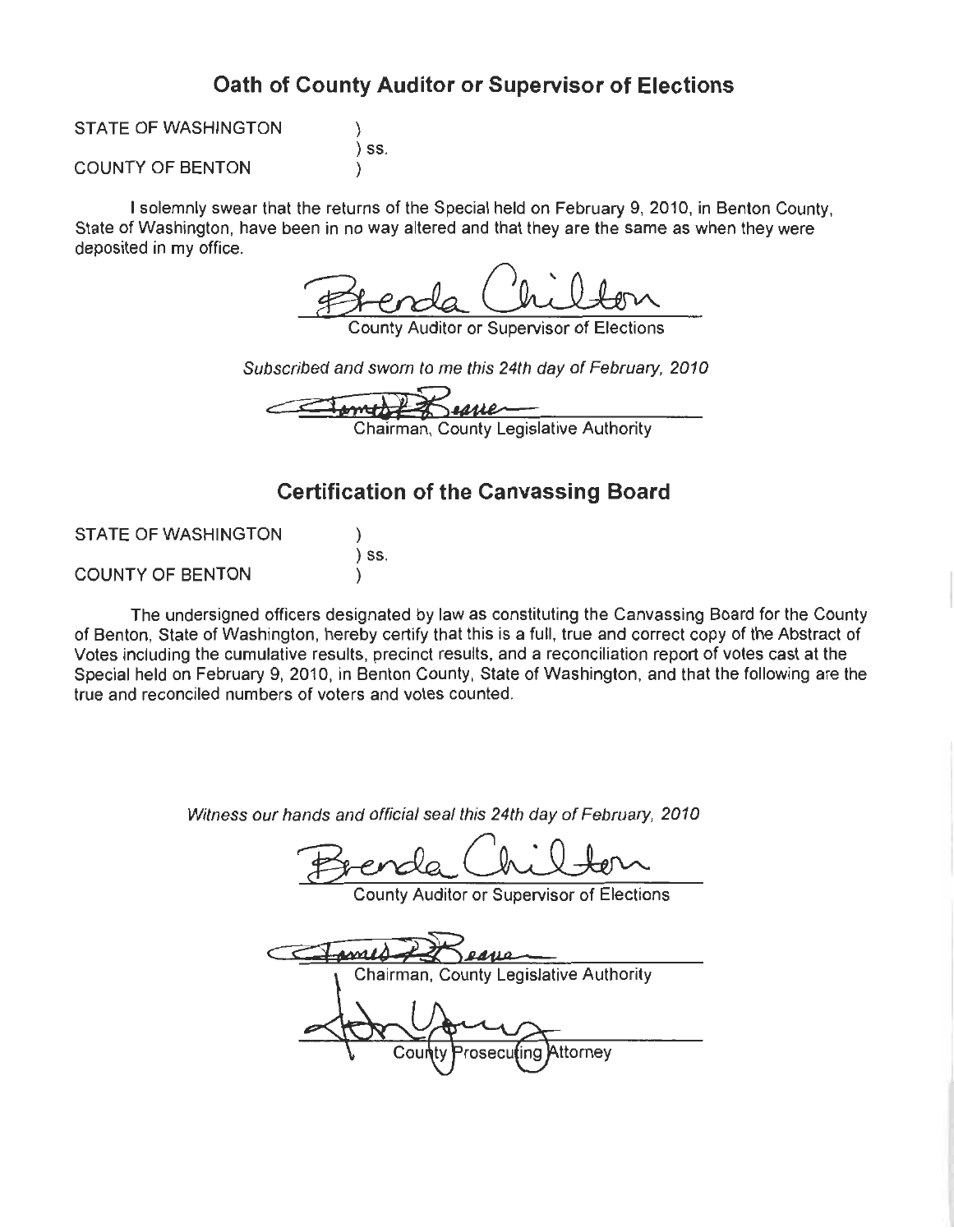STATE OF WASHINGTON )

**COUNTY OF BENTON** 

### **CERTIFICATE OF CANVASS**

We, the County Canvassing Board of Benton County, State of Washington, do hereby certify that the official Special Election returns held on Tuesday, February 9, 2010, were as follows:

Total Number of Voters: 37,279 of 85,555 = 43.57%

 $\mathcal{E}$ 

| Party                                                            | <b>Candidate</b>   |    | Early/Absentee | Election |       |            | Total      |
|------------------------------------------------------------------|--------------------|----|----------------|----------|-------|------------|------------|
| Replacement Maintenance and Operation Levy Grandview, Vote For 1 |                    |    |                |          |       |            |            |
| Yes                                                              |                    | 35 | 51.47%         | 0        | 0.00% |            | 35 51.47%  |
| No                                                               |                    | 33 | 48.53%         | 0        | 0.00% | 33         | 48.53%     |
|                                                                  | <b>Cast Votes:</b> | 68 | 100.00%        | 0        | 0.00% |            | 68 100.00% |
|                                                                  | Over Votes:        | 0  | 0.00%          | 0        | 0.00% | 0          | 0.00%      |
|                                                                  | Under Votee:       | 0  | 0.00%          | 0        | 0.00% | $^{\circ}$ | 0.00%      |

Dated this 24th day of February, 2010

**County Auditor** 

Coun Prose hev

**County Commissioner**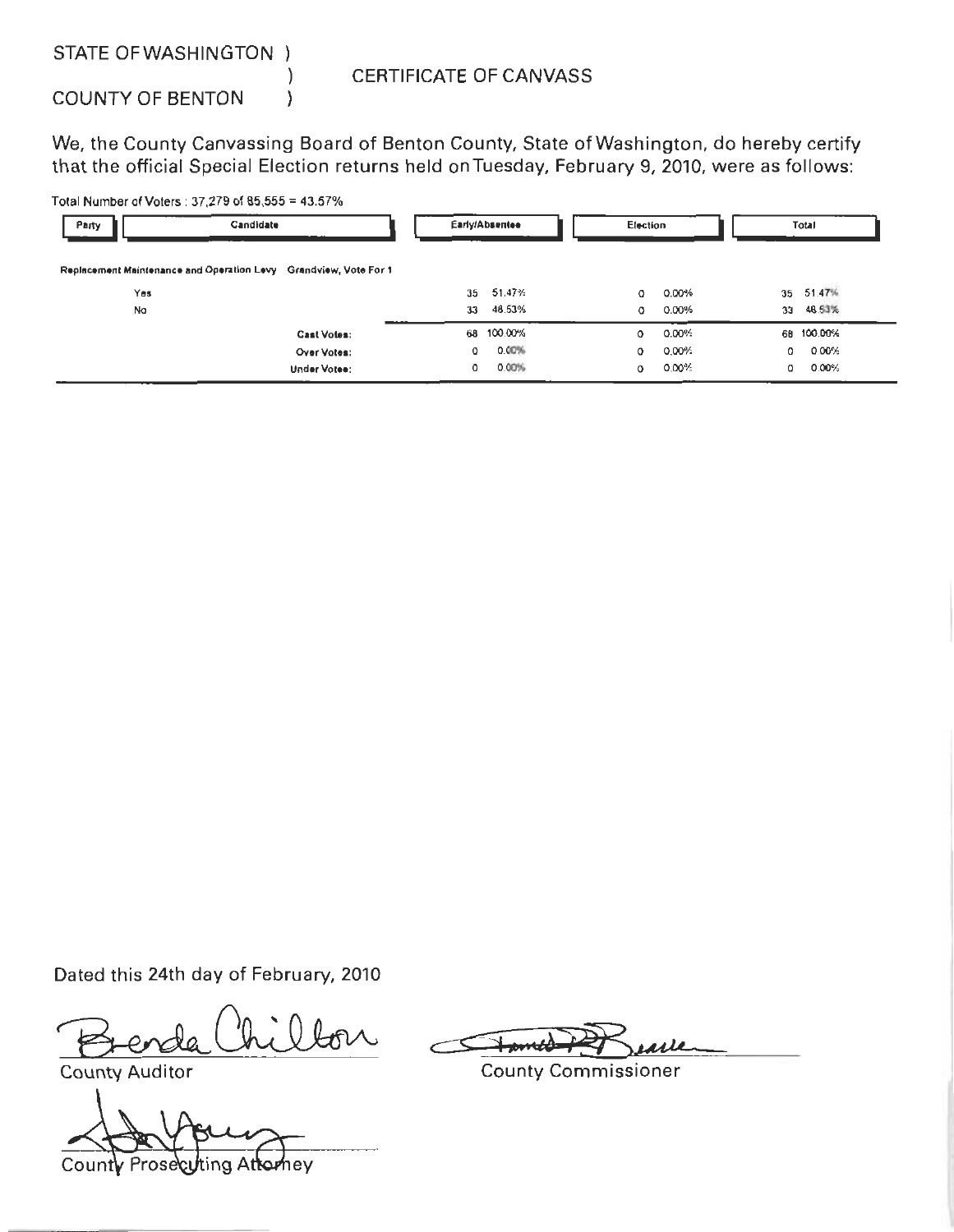|                                            | Special Election                                                                |                                       | Benton County, Washington<br>Page 1 of 2 | February 09, 2010                     | 02/24/2010 10:46 AN                  |
|--------------------------------------------|---------------------------------------------------------------------------------|---------------------------------------|------------------------------------------|---------------------------------------|--------------------------------------|
| Total Number of Voters : 37,279 of 85,555  | $\mathsf{U}% _{t}\left( t\right) \equiv\mathsf{U}_{t}\left( t\right)$<br>43.57% |                                       |                                          |                                       | Precincts Reporting 0 of 184 = 0.00% |
| Party                                      | <b>Candidate</b>                                                                | Early/Absentee                        | Election                                 | Total                                 |                                      |
| Replacement Maintenance and Operation Levy | Kennewick, Vote For 1                                                           |                                       |                                          |                                       |                                      |
| 종<br>Yes                                   |                                                                                 | 10,388<br>6,182<br>62.69%<br>37.31%   | 0<br>$\circ$<br>96000<br>96000           | 10,388<br>6.182<br>62.69%<br>37.31%   |                                      |
|                                            | Cast Votes:                                                                     | 16,570<br>99.93%                      | $\circ$<br>0.00%                         | 16,570<br>99.93%                      |                                      |
|                                            | <b>Under Votes:</b><br>Over Votes:                                              | 6<br>2<br>0.05%<br>0.01%              | O<br>$\circ$<br>0.00%<br>0.00%           | 6<br>2<br>0.01%<br>0.05%              |                                      |
| Maintenance and Operation Replacement Levy | Ki-Be, Vote For 1                                                               |                                       |                                          |                                       |                                      |
| z<br>Yes                                   |                                                                                 | 1,111<br>761<br>59.35%<br>40.65%      | 0<br>$\circ$<br>%00°0<br>0.00%           | 1111<br>761<br>59.35%<br>40.65%       |                                      |
|                                            | Cast Votes:                                                                     | 1,872<br>96.39.95                     | $\circ$<br>0.00%                         | 1,872<br>99.95%                       |                                      |
|                                            | Under Votes:<br>Over Votes:                                                     | Φ<br>→<br>0.00%<br>0.05%              | $\circ$<br>O<br>0.00%<br>0.00%           | $\circ$<br>∸<br>0.00%<br>0.05%        |                                      |
| Replacement Maintenance and Operation Levy | Finley, Vote For 1                                                              |                                       |                                          |                                       |                                      |
| $\xi$<br>Yes                               |                                                                                 | $-16$<br>389<br>64.80%<br>35.20%      | $\circ$<br>$\circ$<br>0.00%<br>%00°0     | 389<br>912<br>64.80%<br>35.20%        |                                      |
|                                            | Cast Votes:                                                                     | 1,105 100.00%                         | $\circ$<br>0.00%                         | 1.105 100.00%                         |                                      |
|                                            | Under Votes:<br>Over Votes:                                                     | $\circ$<br>$\circ$<br>0.00%<br>0.00%  | $\circ$<br>$\circ$<br>0.00%<br>96000     | $\circ$<br>$\circ$<br>9600.0<br>0.00% |                                      |
|                                            | Replacement of Expiring Maintenance and Operation Levy                          | Prosser, Vote For 1                   |                                          |                                       |                                      |
| š<br>Yes                                   |                                                                                 | 1,752<br>757<br>%26'69<br>30.03%      | $\circ$ $\circ$<br>0.00%<br>9600°0       | 1,752<br>752<br>69.97%<br>30.03%      |                                      |
|                                            | Cast Votes:                                                                     | 2,504 100.00%                         | $\circ$<br>0.00%                         | 2,504 100.00%                         |                                      |
|                                            | Under Votes:<br>Over Votes:                                                     | $\circ$<br>$\circ$<br>0.00%<br>960000 | $\circ$<br>$\circ$<br>0.00%<br>0.00%     | $\circ$<br>$\circ$<br>9600.0<br>%00'0 |                                      |
| Replacement Maintenance and Operation Levy | Grandview, Vote For 1                                                           |                                       |                                          |                                       |                                      |
| 중<br>≿es                                   |                                                                                 | 35<br>یئ<br>51.47%<br>48.53%          | $\circ$ $\circ$<br>96000<br>0.00%        | ပ္ပ<br>ပ္ပ<br>51.47%<br>48.53%        |                                      |
|                                            | Cast Votes:                                                                     | 68 100.00%                            | $\circ$<br>0.00%                         | 68100.00%                             |                                      |
|                                            | <b>Under Votes:</b><br>Over Votes:                                              | $\circ$<br>$\circ$<br>0.00%<br>0.00%  | $\circ$<br>$\circ$<br>0.00%<br>9600.0    | $\circ$<br>$\circ$<br>0.00%<br>0.00%  |                                      |
|                                            |                                                                                 |                                       |                                          |                                       |                                      |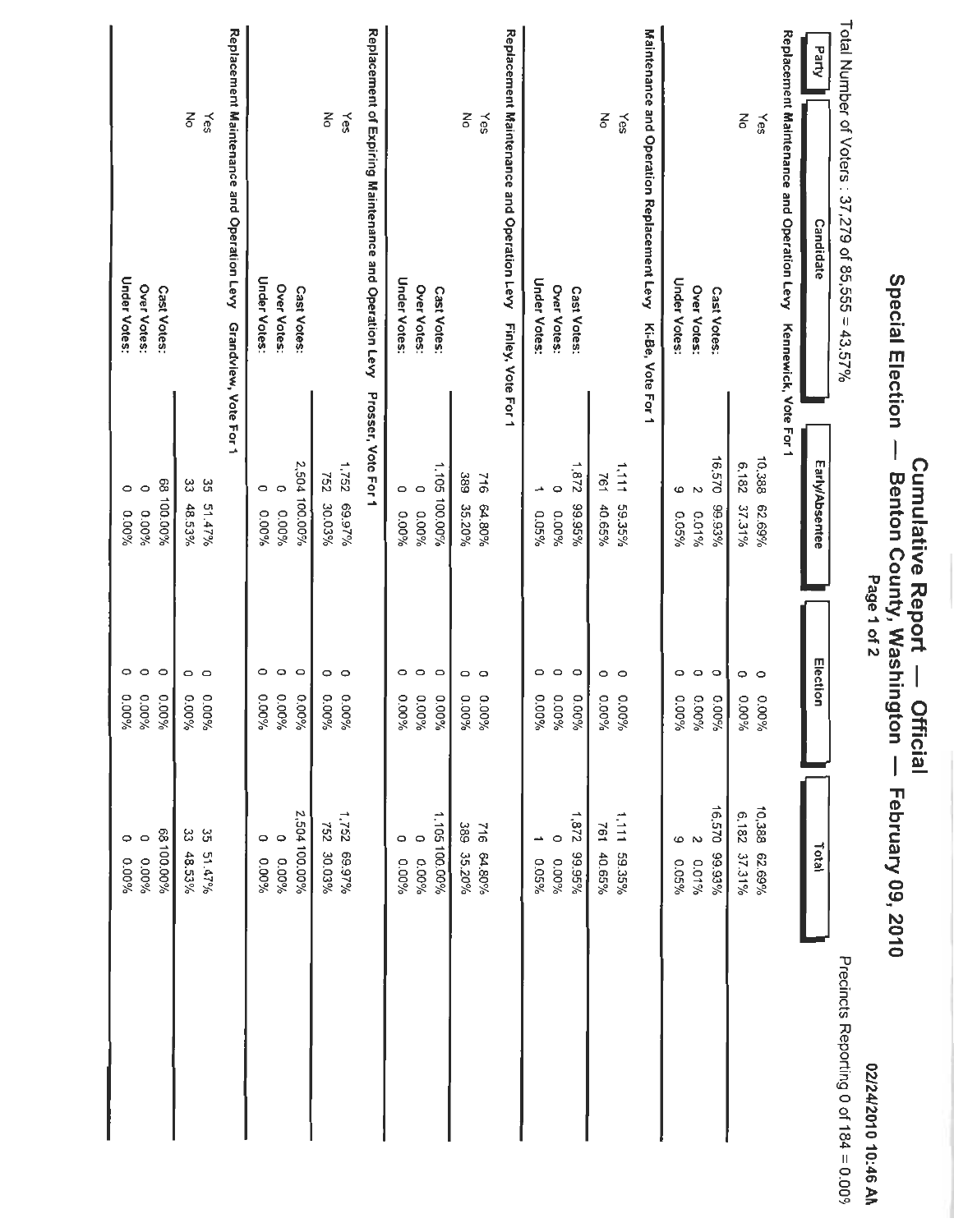|                                      | 2.01%<br>0.03%                                | 0.00%<br>96000  |             | 961010<br>0.03%             | Under Votes:<br>Over Votes:                                     |       |
|--------------------------------------|-----------------------------------------------|-----------------|-------------|-----------------------------|-----------------------------------------------------------------|-------|
|                                      | 15,141 99.95%                                 | 9600.0          |             | 15,141 99.95%               | Cast Votes:                                                     |       |
|                                      | 5,284 34.90%                                  | %00.0           |             | 5,284 34.90%                |                                                                 | š     |
|                                      | 9,857 65.10%                                  | 0.00%           |             | 9,857 65.10%                |                                                                 | ≿es   |
|                                      |                                               |                 |             |                             | Replacement Maintenance and Operation Levy Richland, Vote For 1 |       |
|                                      | <b>Total</b>                                  | Election        |             | Early/Absentee              | Candidate                                                       | Party |
| Precincts Reporting 0 of 184 = 0.00% |                                               |                 |             |                             | Total Number of Voters : 37,279 of 85,555 = 43.57%              |       |
| 02/24/2010 10:46 AN                  |                                               |                 | Page 2 of 2 |                             |                                                                 |       |
|                                      | Benton County, Washington — February 09, 2010 |                 |             |                             | Special Election -                                              |       |
|                                      |                                               | <b>Official</b> |             | <b>Cumulative Report --</b> |                                                                 |       |